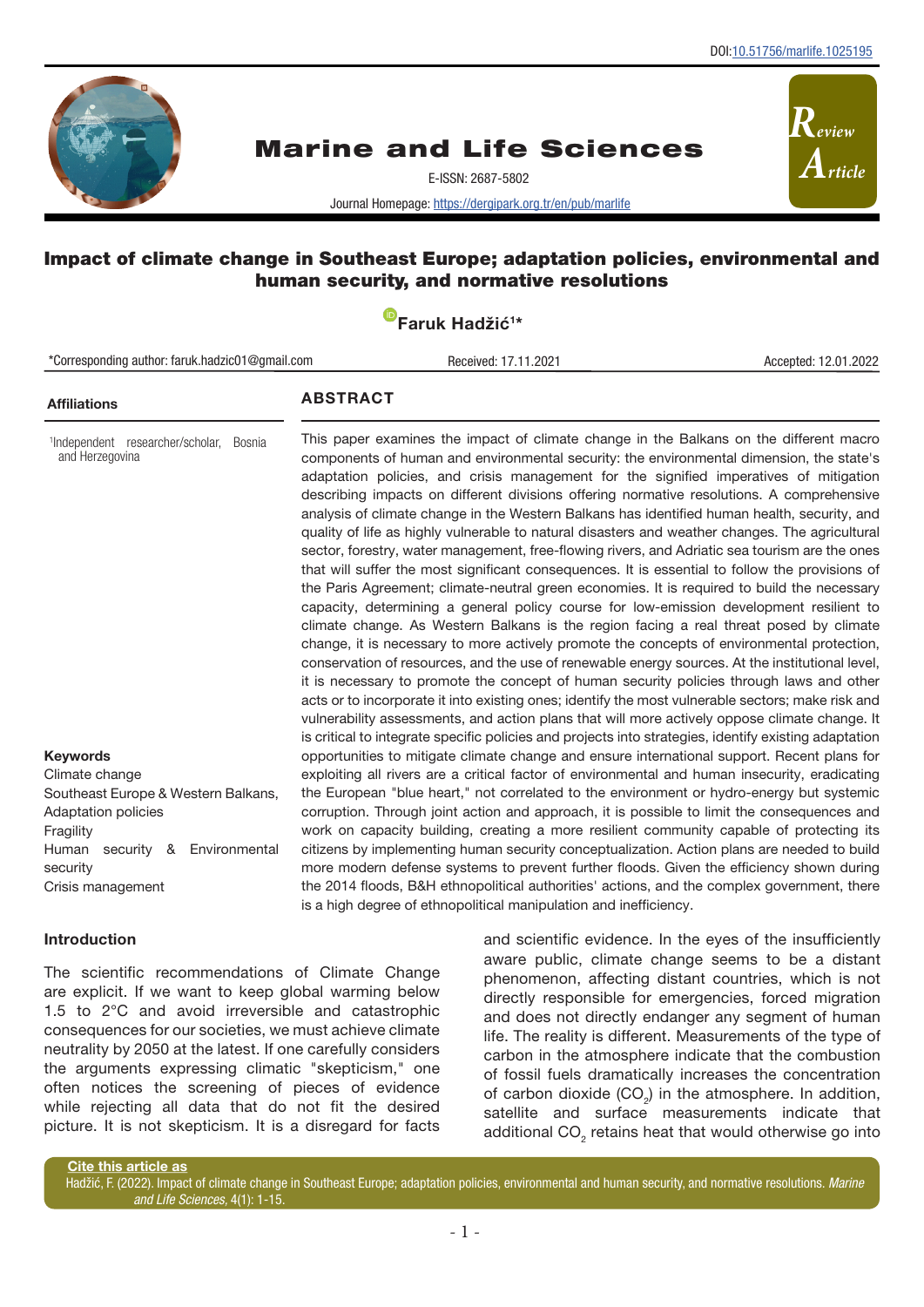space. Several heating patterns are consistent with the enhanced greenhouse effect. Thus, the structure of our atmosphere is changing. Climate change and variability are not stand-alone hazards but risk multipliers, which interact with existing and future hazards that ultimately create unprecedented situations that no one may have experienced before. In addition, many studies have shown that farmers already feel production problems related to current climate constraints and face increasing uncertainty when it comes to production. For these reasons, we need a sustainable approach to this problem to ensure agricultural production in the future.

Climate change over the years has been one of the most controversial topics globally. The Paris Agreement sets out a global climate change framework and a legally binding international treaty on climate change. It was adopted by 196 Parties, including most former Yugoslav countries, at COP 21 in Paris on 12 December 2015 and entered into force on 4 November 2016. Its goal is to limit global warming to well below 2, preferably to 1.5 degrees Celsius, compared to pre-industrial levels. In addition, countries aim to reach global peaking of greenhouse gas emissions as soon as possible to achieve a climateneutral world by mid-century. The Paris Agreement is a landmark in the multilateral climate change process because, for the first time, a binding agreement brings all nations into a common cause to undertake ambitious efforts to combat climate change and adapt to its effects. Implementation of the Paris Agreement requires economic and social transformation based on the best available science. The Paris Agreement works on a 5-year cycle of increasingly ambitious climate action carried out by countries. By 2020, countries submit their plans for climate action known as nationally determined contributions (NDCs). In their NDCs, countries communicate actions to reduce their Greenhouse Gas emissions to reach the Paris Agreement's goals. Countries also communicate and must build resilience to adapt to the impacts of rising temperatures. (UNFCCC, 2020) In line with current climate change manifestations in Southeast Europe, countries in the Western Balkans share worrying future predictions with a- both at the UN General Assembly and in the negative tone of a recent Intergovernmental Panel report. According to experts, the United Nations Framework Convention on Climate Change (IPCC) shares the level of unpreparedness for what is yet to come in this region. (Sostaric, 2019) Climate scenarios predict an increase in the frequency of heatwaves in Southeast Europe in the coming years and decades, depending on the scenario of greenhouse gas emissions. However, the heat is only a part of the changes, and it can be said - a small part of the problem because high temperatures will necessarily cause several extreme phenomena and weather disasters that have not been common in the Balkan area so far. In general, in the years ahead, we expect an increase in the frequency and intensity of extreme weather and climate events in all seasons, such as an increase in precipitation, which can cause particularly torrential floods, and at the same time, more frequent and more prolonged droughts can be expected. Evaporation due to elevated air temperature is more pronounced than in winter (Pandzic, 2019). Apart from leeches, more intense floods, wind gusts, hail, and periods of drought, will also be a consequence of climate change in the Balkans. Occasional showers are not enough to improve the region's overall climate, so adjusting to new living conditions in the Balkans will become inevitable. Changes are not just happening on land; they also affect the Adriatic Sea. Sea floods are becoming more frequent, which are more pronounced due to the gradual increase of sea level. It can affect the salinization of freshwater aquifers in the coastal area, especially in the mouth of the Neretva River. Salinization destroys agricultural land in the long run. In addition, the increase in  $\mathrm{CO}_2$  emissions affects ocean acidity, which endangers the ocean biosphere, which is less known to the public, including the seas and larger lakes. The Adriatic is part of the Mediterranean, which the World Wide Fund for Nature (WWF) claims is becoming "the fastest-warming" and "saltiest" with irreversible changes in marine life, but also human life (Krajinovic, 2019).

 As human security became one of the most important political issues in the mid-1990s, the environment became one of the many areas of human security along with it. Environmental change is without a doubt a matter of the human security paradigm. Concerns grew from pesticides to the impact of economic growth on air, water, and soil pollution (Collins, 2010). Human security in its modern form comes from a report on UN political processes in the mid-1990s, notably a 1994 report by the United Nations Development Program (UNDP). Here, human security is defined as a condition in which people are freed from the traumas that burden their development. It means security from chronic threats such as hunger, disease, or repression and protection from sudden disturbances of everyday life. Consequently, the first major global summit on environmental issues was the United Nations Conference on the Environment (UNCHE), held in Stockholm in 1972. This event stimulated various research, meetings, remarks, and possibilities of limiting economic development. Unfortunately, Western Balkan states have not yet recognized the importance of environmental security as part of the national security system and legislation. Although there is strong evidence of the genesis, manifestation, and consequences, some scientists and authors deny the view that they violate and negatively affect human security. Thus, Walt (1991) believes that spreading the concept of security, which would include threats such as poverty, AIDS, natural disasters, would lead to excessive stretching of the concept of security, and thus everything would become a threat and make it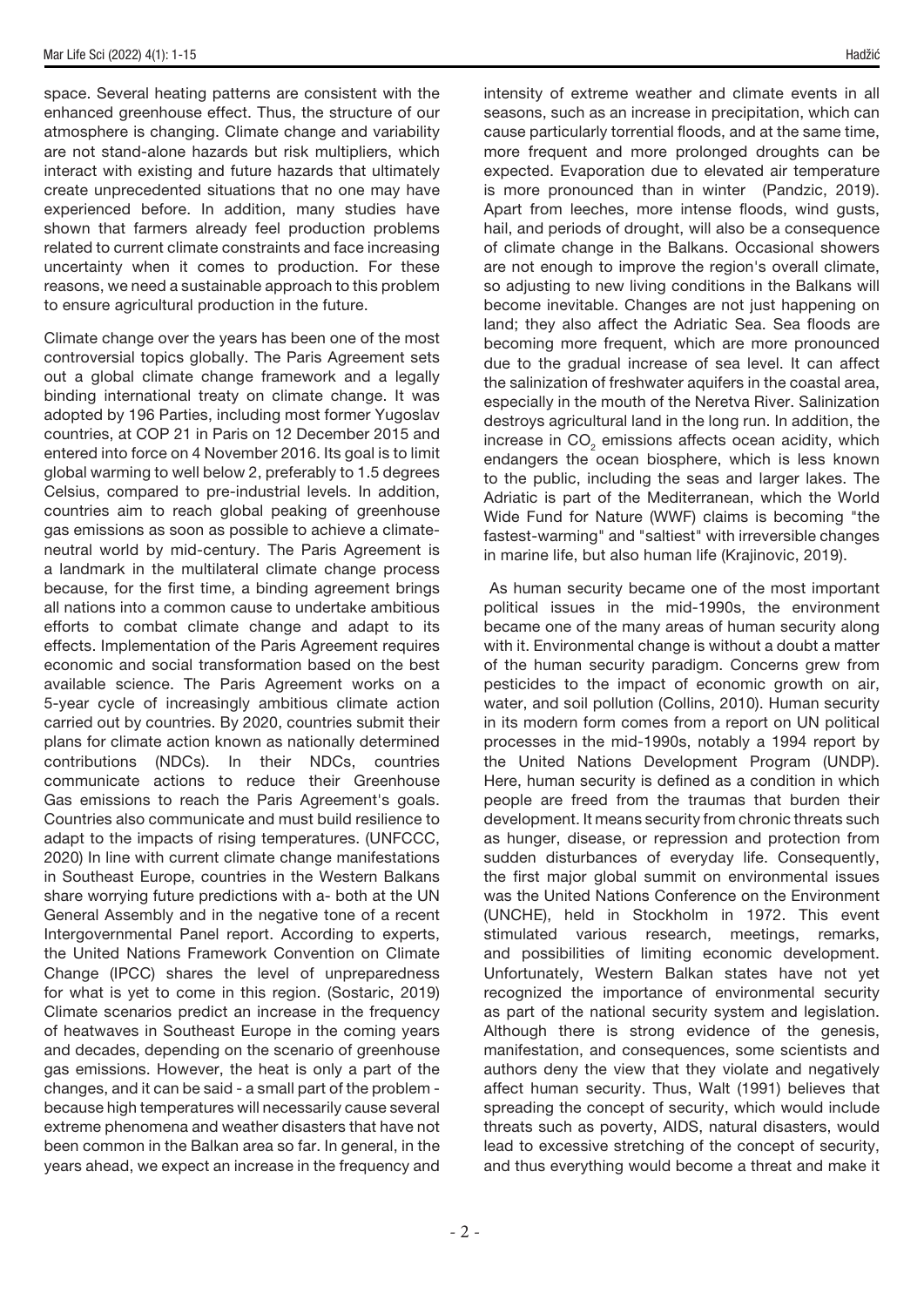difficult to make decisions significant problems (Baysal, 2017). Other primary opponents, representatives of the Copenhagen School of Security, believe that climate change is being securitized, which, following the logic of security, would have problematic consequences such as the militarization of the problem and the legitimization of undemocratic decisions (Trobletta, 2009).

Despite skeptical views that climate change should not be perceived as a security problem, some authors point out that we need to understand that the speed and scale of climate change and the way it affects our habitats, food, and water resources can very quickly undermine economic and political stability in many regions of the world in the coming years. By doing so, climate change will act as a threat booster and make existing problems such as water and food shortages more complex and challenging to solve (Brown et al., 2009). Climate change can affect some or all of the factors at once. States of acute threats such as famine, conflict, and socio-political instability are almost always caused by the interaction of several factors. For many populations and communities that are socially marginalized and with insufficient natural resources, human security will continue to be progressively threatened as these climate changes take hold. Some of these effects are immediately visible and occur very quickly, such as situations where typhoons destroy entire settlements and communities in seconds; Others take place gradually, so drought leads to crop destruction and leaves people without food and income, which further leads to changes in demographics and creates forced migrations and increased urbanization. (FAO, 2021) Countries, in general, do not consider climate change as a natural security threat. It is not the issue that countries historically have been comfortable or have perceived. The issue of climate change as a security threat was not prevailing, and the linkages were more insubstantial in the early stages of international discussions on climate change. Climate change is a multiple threat because of its potential to aggravate many of the present challenges already being faced in some countries, such as infectious disease, terrorism, and conflict over scarce resources. In addition, it can contribute to instability, displacement, migration, worsen existing conflicts and threaten international security. Climate change affects human security, and global temperatures continue to rise globally. The threat to human security will increase correspondingly. Rising sea levels will lead to more coastal erosion, flooding during storms, enduring inundation, and severe stress on natural ecosystems like forests and wetlands.

Adaptation to climate change means "anticipating the negative effects of climate change and taking appropriate measures to prevent or minimize damage which they can cause or take advantage can occur." (EU Comission, 2021). The primary goal of adaptation

is to reduce the climate vulnerability of specific areas, economic sectors, and populations. Well-planned and early adjustment measures have been shown to save money and lives later. Measures adaptations may include, for example, investment in infrastructure to ensure protection against natural disasters, the development of effective resource management systems, the strengthening of social protection systems, or the implementation of appropriate measures prevention (e.g., investing in firefighting equipment). Adaptation to climate change differs from climate change mitigation, which aims to reduce emissions into the atmosphere and reduce the current concentration of carbon dioxide  $(CO<sub>2</sub>)$ . Moreover, increasing abysses (e.g., expanding forests to remove more significant amounts of CO2 from the atmosphere). Examples of mitigation measures are increased use of renewable energy sources, application of new technologies such as electric cars, or changes in practices or behaviors (less frequent use of vehicles or change of diet) (UNFCCC, 2009). Thus, mitigation addresses the causes of climate change, and adaptation addresses the impact of climate change. Therefore, reducing greenhouse gas emissions is the top priority of the states.

Nevertheless, while many countries work on proposals and regulations to reduce carbon emissions, the consequences of climate change are becoming a reality. The increase in temperature is accompanied by extreme weather events such as floods, droughts, and wildfires, which become more intense and frequent over time. Climate change and other forms of environmental degradation already have caused net adverse effects on jobs and labor productivity, and these effects are expected to be even more pronounced in the coming decades. Although they affect the whole European economy, some are considered economic sectors, particularly at risk. It is primarily an issue in sectors that are heavily dependent on natural resources, such as which are, for example, agriculture and forestry, but not only they. Rising sea levels, ocean acidification, and changes in ocean temperatures will limit biodiversity and change the distribution and productivity of fisheries. Natural disasters are sure to disrupt sectors such as energy and water supply, construction, transport, and tourism, destroy critical infrastructure and endanger lives, put additional pressure on emergency and rescue services, the health sector, and other public services. At the same time, the adaptation policies require significant financial support. For example, between 1980 and 2011, floods killed more than 2,500 people in Europe, damaged more than 5.5 million, and caused direct economic losses of more than 90 billion euros. The minimum cost of adapting to climate change in 2020 is projected to be € 100 billion, and in 2050 it will be € 250 billion per year for the entire European Union. (European Trade Union Confederation, 2020)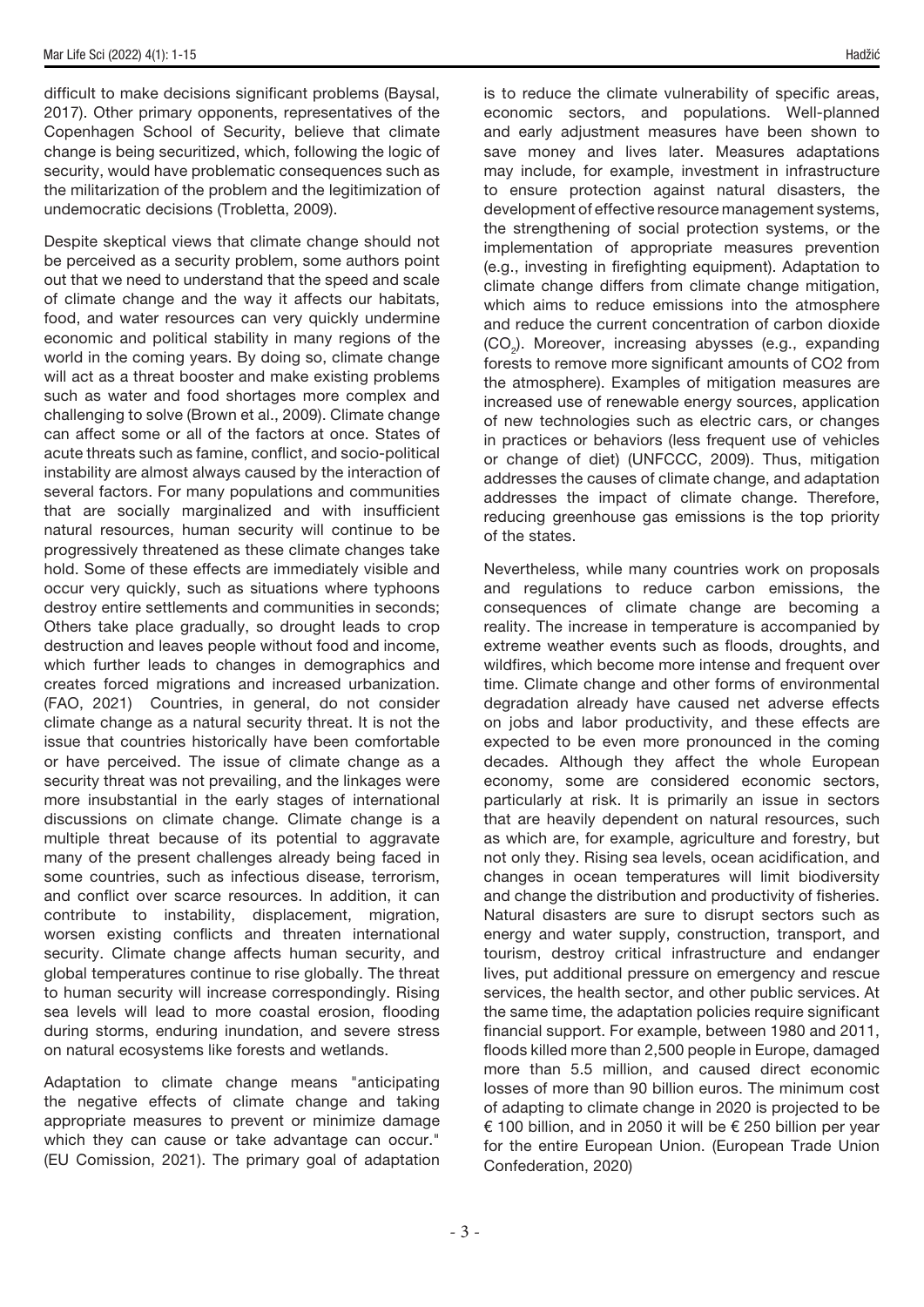The Western Balkans is an area rich in rivers and lakes. Apart from representing natural beauties, they are also essential biotopes. However, authorities are giving many investors permits to build hydroelectric plants. Rivers are therefore dying out. Environmental groups have counted 1,004 hydroelectric power plants from Slovenia to Greece today, 200 of which are being built, and the final plan is to build about 3,000 such power plants. As many as two-thirds are planned to be built in protected areas, including national parks. The most extreme example is the Valbona National Park in Albania, whose authorities intend to build dams on the Vjosa River, declared an ecological pearl. Mavrovo National Park is the target in Macedonia, with 20 smaller hydropower plants planned. Along with the devastation of the environment, this would probably lead to the destruction of the lynx habitat, a wild cat that was almost extinct on the European continent, and only a few dozen of these animals managed to survive in the Mavrovo area. The hydroelectric power plants or dams that would block riverbeds threaten many fish species. For example, it is estimated that at least two-thirds of the population of Danube salmon or juveniles will disappear if 93 power plants are built on the rivers of the Sava River Basin, as currently planned. (Schwaderer, 2018)

"Rivers in the Balkans are fascinating," says Ulrich Eichelmann, the director of the International river protection organization RiverWatch. "You cannot compare them to rivers elsewhere because they are untouched, from wild rivers in Albania, across the Sava with extensive floodplain forests, to waterfalls and crystal clear streams. The river flows from Slovenia to Greece is a unique natural resource that has not yet been destroyed. However, ecological systems are collapsing, and experts warn that there will be less water and more sun due to the already existing climate changes. When it comes to renewables, the Balkans continue to focus on - hydropower. The hydro-lobby is the oldest and most networked energy lobby globally. Corruption is a significant problem in the Balkans and is challenging to prove. (Eichelmann, 2019) Nevertheless, in a letter to Nature magazine, a group of three scientists recently warned of the dangers of small dams on rivers and called for the preservation of rivers - especially those in the Balkans, which ongoing interventions have not yet damaged. In countries in transition, such as the Balkans, concessions for constructing and using mini-hydropower plants are not "pure business." They endanger water quality areas - some species are disappearing, and others are coming, very often harmful. Also, the destruction of landscapes in the construction of mini-hydropower plants does not stop only at the water - the forest is cut down they work faster and practically bring a net profit to the owner, with inconceivably low risk, which is why there are more and more initiatives to build them. (Leaniz et al., 2019)

Floods may not be the most common natural disaster in the field of hydrometeorological hazards that damage material goods and endanger human lives. However, they certainly endanger social communities and leave the most significant consequences on the broader area, often causing secondary troubles, such as diseases and potential epidemics of infectious diseases. Moreover, it directly causes the loss of human lives. In addition, they have a negative long-term effect on agricultural activity and thus on the economy of the state union. In mid-May 2014, in the northern, eastern, and central parts of Bosnia and Herzegovina (B&H), Croatia and Serbia were the most damaging floods in 120 years. The damage in B&H is three times greater than in Croatia and Serbia combined. One million people were displaced, a third of the economy of B&H was destroyed. The natural disaster affected a quarter of the country's territory and about a million people, approximately 30% of B&H's total 3.5- 3.8 million inhabitants. The floods brought enormous devastation to the country, which is still recovering from the effects of the 1992-1995 war, where many people suffer from a perpetual deficit, unemployment, and constant political instability. The total estimated economic damage amounts to more than four billion convertible marks (KM) or 15% of B&H's total gross domestic product in 2014. Heavy rains have caused numerous rivers to overflow their banks, devastating more than 100,000 individual homes and buildings, more than 230 schools, and health facilities and causing enormous damage to farms. (UNDP, 2015) Numerous industrial facilities, traffic infrastructure, were also destroyed. It is a well-established practice in most developed democracies that each state assumes responsibility for the care of victims and timely assistance in emergencies on its territory.

In 2014, this approach was highly questionable during the Western Balkans Floods, particularly in B&H. Political reasons and inter/ethnic hybrid wars can not form the basis for the lack of coordination and integrated approach to crisis management and human security in B&H. (Centri Civilnih Inicijativa, 2014) Post-war Western Balkan, i.e., former Yugoslav countries (presently seven states), are still a politically fragile region, lacking cooperation instruments rooted in ethnonationalism. Western Balkan countries have an issue of deep divisions, which cause major political issues. National divided and contentious political affairs, i.e., disunited ethnopolitics, can challenge human security, environmental security, crisis management, and adaptation policies related to the European Union (EU). Opposing and contending assemblages tend to assume an exclusionary "victor" or status quo procedure, particularly in B&H. These issues include the control of state power, regional geopolitics, cooperation, allocation of resources, and national identity. B&H is the most complex Balkan country; many state subjects are vigorously Constitutionally and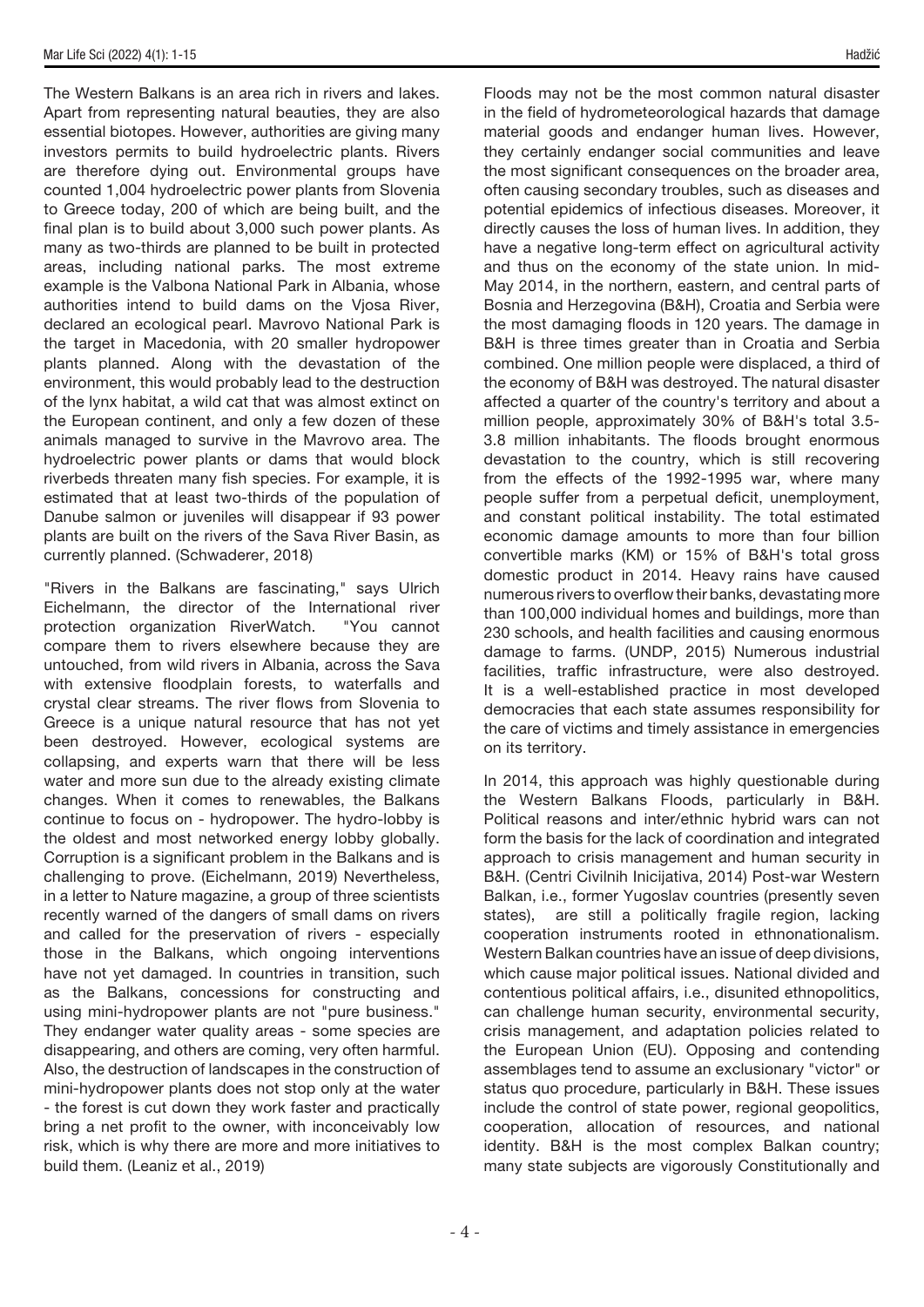ideologically contested, intricating ethnic, religious, and regional divisions. Consequently, issues that raise the most issues are those regarded essential for the state's sovereignty and existence. B&H, as the most intricate multicultural country of the region, has one of the world's most complex governments and three constituent peoples, Bosniaks, Bosnian Croats, Bosnian Serbs, and unconstitutional "Others." Within the sociopolitical, legislative, and security framework, the "protecting the national interest" paradigm occurs within the (ethnoreligious) political structures. Consequently, it often paralyzes the country. The protection of the national interest (ethnoreligious) of the political structures in the western Balkans, i.e., B&H, is like a non-aggression pact, like a social contract based on Hobbes' model. No one renounces their right to self-preservation but renounces the right to interfere in and prevent others from self-preservation. However, unlike Hobbes' theory, each group is a hostage to the others to protect their national interest (Hadžić, 2021). Like many other issues in B&H, climate change and crisis management in B&H are primarily ethnopolitical issues. It directly affects observed phenomena.

Considering that post-war B&H has one of the most complex constitutional structures, planning and financing in civil emergencies are characterized by a slightly different form of organization and management of this sector. The complexity of the constitutional structure of B&H results in the existence of several similar laws that define the same area but relate to different levels of government. At the very beginning of the analysis of the legislative framework, we must indicate the following: B&H is a state consisting of two entities - the Federation of Bosnia and Herzegovina (Federation of B&H) and the Republika Srpska (RS), and the Brčko District (DB). The federal state of B&H, the complex structure of two entities and one district, the ethnoreligious division, EU and NATO integration, is complicated. At the same time, in B&H, the entities have increased the possibilities of monopoly and power over the territory. B&H ethnonational policies are policies of endangerment within vital national interests. However, unlike Hobbes' theory, each ethnopolitical collectivity is a captive to the other two dominant ethnoreligious parties to protect their national interest. As a national collective's notion of its position, vulnerability closely corresponds to the antagonism that should be understood in society as an inevitable fact, but in political terms, it means the destruction of the political. It implies the totalization of exclusivity, which abolishes politics as the art of balancing between inclusion and exclusion, opening and closing, which is only one of the views of the notion of justice. The war of the 1990s was territorialized but delocalized; today, we have a similar pattern. (Hadžić, 2021) Consequently, civil emergency planning is primarily the responsibility of state institutions, and it is common practice for funds earmarked for this purpose to also be under the control of those institutions. Like many other issues in B&H, water management issues in B&H are primarily political issues. (Centri Civilnih Inicijativa, 2014) Therefore, the existing administrative-institutional structure of the water sector in B&H fully reflects the existing administrative-political structure of B&H. Coordinating activities and activities of international cooperation are within the competence of the state, and those crucial for the human security and living standards of B&H citizens, operational activities related to water management in B&H are the responsibility of the entities and the Brcko District (BD B&H). The climate change in B&H will have consequences for all spheres of society and almost all economic branches, and climate variations are already directly affecting the country. (Sostaric, 2019)

Southeast Europe has various relief, forest, and water resources and numerous species that inhabit them. It is estimated that there will be significant changes in grasslands, coastal habitats, and forest ecosystems in response to changes in the amount and seasonal distribution of precipitation. As climate zones change, some species will adjust their geographical range, while others will not keep up with climate change and will decline. (Institut za gradevinarstvo, 2021) Forests, one of the primary natural resources in Serbia, cover over 32 percent of the territory and are expected to change their composition, structure, and distribution in response to changes in temperature and precipitation. Elevated temperatures combined with more frequent and intense droughts can also increase the risk of forest fires. It directly affects a safe and healthy environment, thus jeopardizing another dimension of human security (Rankovic et al., 2016). Western Balkans and B&H are particularly vulnerable to climate change due to their geographical position, the economic importance of the agriculture and forestry sectors, and their limited capacity to adapt to climate change. Over the past decades, summer temperatures have risen by 1.2 0 C in some places, and precipitation regimes have changed. A change in temperature of 1.2 0 C may seem unimportant, but a drop in temperature of 1 0 C caused the European Little Ice Age in 15-17. century. Changing these proportions can have significant impacts. The adverse effects of climate change are already visible in B&H, although it contributes little to the causes of climate change. Emissions per capita are just over half of the European Union average: 5.18 tonnes of carbon dioxide equivalent per capita (CO2 eq/capita) per year in 2008, compared to the European Union average of 9,93 tons of CO2 eq/capita. However, if a comparison is made concerning relative wealth, emissions in B&H are almost four times higher than in the European Union. (Radusin et al., 2013)

Effective implementation of the Climate Change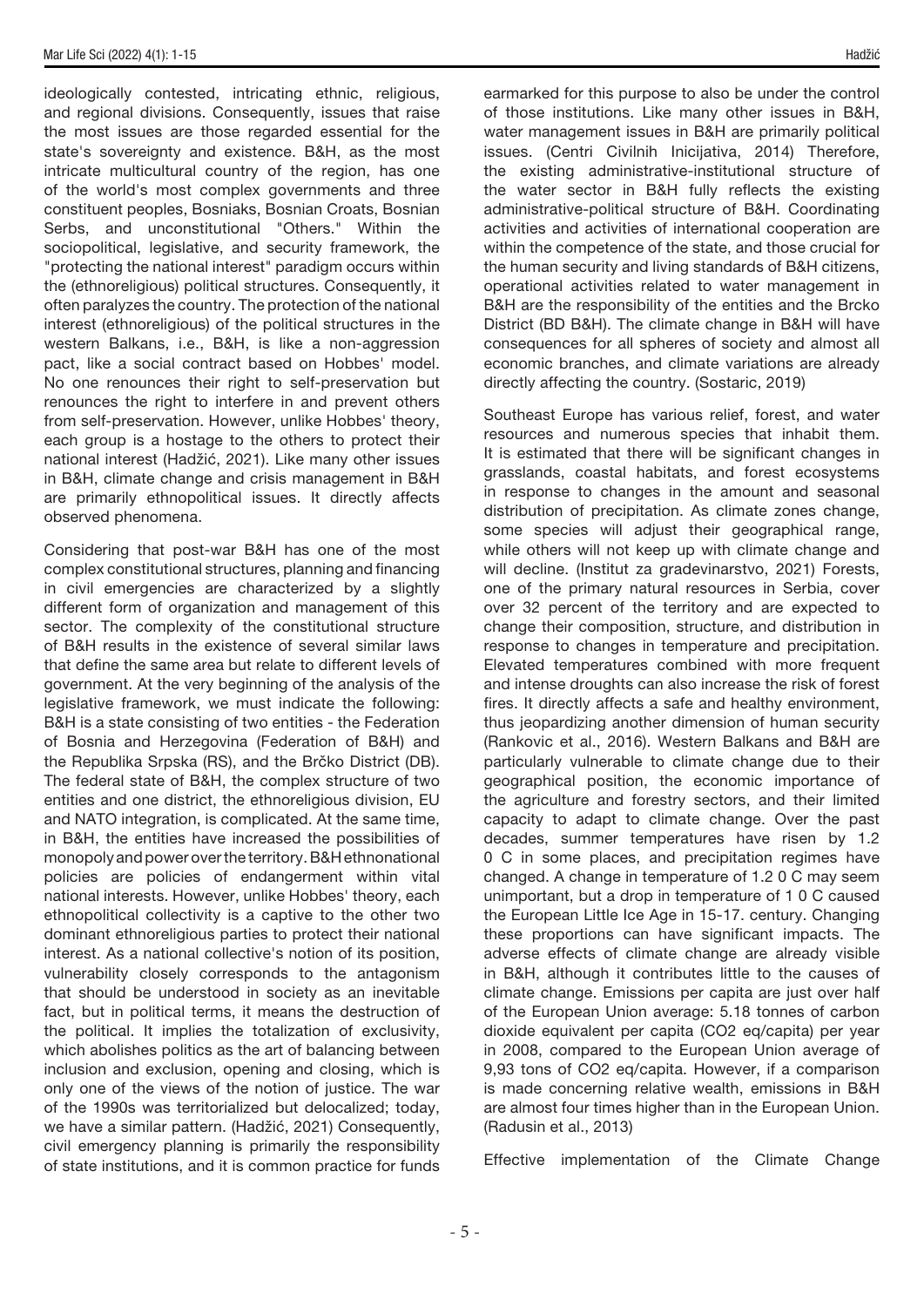Adaptation Strategy requires more financial resources than those currently available in Western Balkans countries, particularly B&H. Additional resources will need to be provided to enable the late implementation of this Strategy and related programs and plans. Funding should be sought from financing agencies and the private sector regarding infrastructure investments and the benefits of business opportunities some of the climate change adaptation measures offer. It is necessary to emphasize the possibilities of financing, public-private partnership, and economic activity of social enterprises. Innovative partnerships must develop with multilateral financial agencies and their development assistance options in the context of developing resilience to climate change. Measures envisaged in the framework of climate change adaptation could offer business opportunities for B&H. They are not just a requirement for donor assistance and loans. Co-financing arrangements will be required from major donors and, for example, the Green Climate Fund (GCF) (Radusin et al., 2013).

All these effects of climate change on health security, economic, food security, and a healthy environment compromise the security of the individual because they are often deprived of some of them. Moreover, if more than one individual is affected, we cannot talk about community security. Finally, if the states cannot ensure that their individuals live in a healthy environment, have access to resources, a secure supply of food, their economic needs are met, and adequate health care is provided, then the security of these individuals is threatened. The Strategy of adaptation to climate change, including negligible for this region, lowemission development, is the first step to establishing a feedback-based management process. However, there is insufficient data, and domestic capacities are mainly limited to NGOs. Climate change refers to strategic, long-term, centralized, globally level issues with defined goals and vision solutions. Although the intensity and direction of climate change are questionable and the subject of numerous debates, there is still agreement that something is happening that requires a specific action, both individual and company, and government. Some Western Balkan countries, i.e., B&H, has strategic and action plans in most cases created under pressure from the international community; however, they are often unrealized and dysfunctional. Moreover, the joint Strategy of Western Balkans countries is an initial step designed to consolidate political support for resilience to climate change. Gathered by many external reports, Western Balkans lack awareness of the importance of climate change and financial and professional human resources to deal with the consequences of these changes.

This paper examines the impact of climate change in the Balkans on the different macro components of human and environmental security: the environmental dimension, the state's adaptation policies, and crisis management for the signified imperatives of mitigation describing impacts on different divisions offering normative resolutions. A new framework, discourse, and thinking about security threats is required, as a poor security policy over the environment and nature can cause many instabilities. The general impression is that environmental security is still not sufficiently affirmed but not precisely defined. This fact leaves room for further research and efforts of the academic and professional community in the new field of security.

## A Review-of-Literature or methodology

A Review-of-Literature more specifically synthesizes information from a variety of significant sources related to the major point of the paper. The paper is based on secondary data analysis, current literature review, and theoretical and legislative discussion within additional consideration of the massive floods and 2014 Balkan crises. By presenting and analyzing climate change conditions and policies in Southeast Europe, i.e., the Western Balkans, for the signified imperatives of mitigation, adaptation policies, environmental and human security, and crisis management, the paper describes impacts on different divisions and offers normative resolutions. Furthermore, the paper presents insight into the impacts and consequences of climate applications in the Balkans for the frameworks most exposed to these changes.

## Theory/calculation

If one carefully considers the arguments expressing climatic "skepticism," one often notices the screening of pieces of evidence while rejecting all data that do not fit the desired picture. It is not skepticism. It is a disregard for facts and scientific evidence. In the eyes of the insufficiently aware public, climate change seems to be a distant phenomenon, affecting distant countries, which is not directly responsible for emergencies, forced migration and does not directly endanger any segment of human life. The reality is different. Measurements of the type of carbon in the atmosphere indicate that the combustion of fossil fuels dramatically increases the concentration of carbon dioxide  $(CO<sub>2</sub>)$  in the atmosphere. Although there is strong evidence of the genesis, manifestation, and consequences, some scientists and authors deny the view that they violate and negatively affect human security.

A new framework, discourse, and thinking about security threats is required, as a poor security policy over the environment and nature can cause many instabilities. The general impression is that environmental security is still not sufficiently affirmed but not precisely defined. This fact leaves room for further research and efforts of the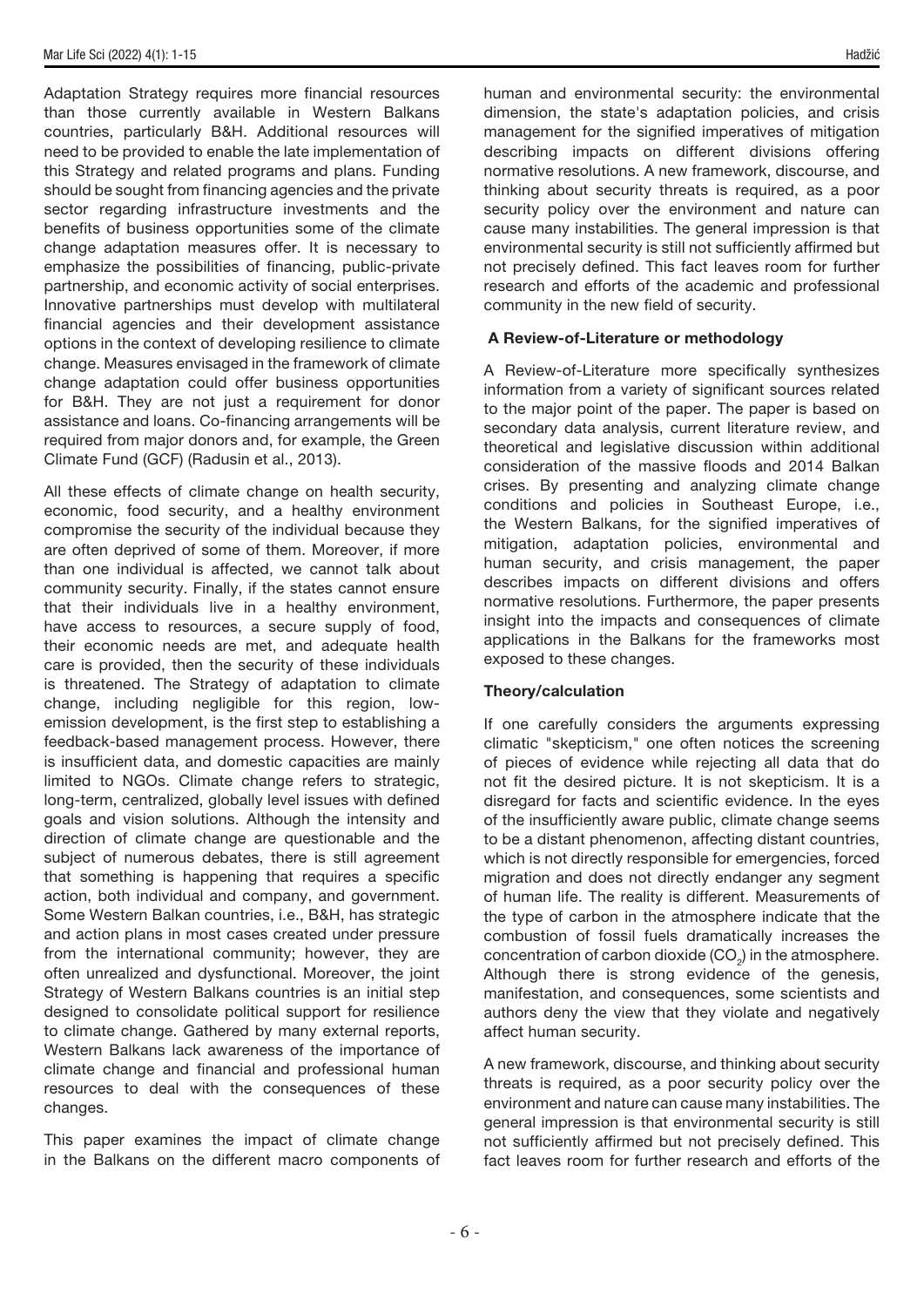academic and professional community in the new field of security. Thus, Walt (1991) believes that spreading the concept of security, which would include threats such as poverty, AIDS, natural disasters, would lead to excessive stretching of the concept of security, and thus everything would become a threat and make it difficult to make decisions significant problems (Baysal, 2017). Despite skeptical views that climate change should not be perceived as a security problem, Brown points out that we need to understand that the speed and scale of climate change and the way it affects our habitats, food, and water resources can very quickly undermine economic and political stability in many regions of the world in the coming years. By doing so, climate change will act as a threat booster and make existing problems such as water and food shortages more complex and challenging to solve. Moreover, climate change can affect some or all factors at once. In the UNDP report, seven related elements of human security can be identified: economic security, food security, health security, environmental security, personal security, social security, and political security (Collins, 2010). Countries, in general, do not consider climate change as a natural security threat. It is not the issue that countries historically have been comfortable or have perceived. The issue of climate change as a security threat was not prevailing, and the linkages were more insubstantial in the early stages of international discussions on climate change. Human security is a broad phenomenon that is jeopardized by prolonged crises, conflicts, natural disasters, epidemics, underdevelopment, and socioeconomic fragility.

States of acute threats such as famine, conflict, and socio-political instability are almost always caused by the interaction of several factors. For many populations and communities that are socially marginalized and with insufficient natural resources, human security will continue to be progressively threatened as these climate changes take hold. Southeast Europe is profoundly vulnerable. The literature lists many adaptation measures and practices, depending on the form (technical, financial, management), scale (global, regional, local), and participants (farmers, government, private sector). For example, the climate change Adaptation policies reduce the vulnerability of specific regions, human security, and economic sectors to climate change. As a result, the benefits of adaptation policies are more significant than the financial sector, i.e., outweigh their costs.

Western Balkan countries have an issue of deep divisions, which cause major political issues. National divided and contentious political affairs, i.e., disunited ethnopolitics, can challenge human security, environmental security, crisis management, and adaptation policies related to the European Union (EU). Opposing and contending assemblages tend to assume an exclusionary "victor" or status quo procedure, particularly in B&H. These issues include the control of state power, regional geopolitics, cooperation, allocation of resources, and national identity. B&H is the most complex Balkan country; many state subjects are vigorously Constitutionally and ideologically contested, intricating ethnic, religious, and regional divisions. The cessation of the threat is the end of the collective, and members return to a natural state that now corresponds to Rousseau's preoccupation with himself and indifference to other members of the same collective, which leaves the elites unlimited space to act in self-interest. The protection of the national interest (ethnoreligious) of the political structures in the western Balkans, i.e., B&H, is like a non-aggression pact, like a social contract based on Hobbes' model. No one renounces their right to self-preservation but renounces the right to interfere in and prevent others from self-preservation. However, unlike Hobbes' theory, each group is a hostage to the others to protect their national interest (Hadžić, 2021). Like many other issues in B&H, climate change and crisis management in B&H are primarily ethnopolitical issues. It directly affects observed phenomena.

# Abbreviations

SEE-Southeast Europe

B&H-Bosnia and Herzegovina

FB&H-Federation of Bosnia and Herzegovina

RS-Republic of Srpska

BD B&H-Brčko District of Bosnia and Herzegovina

EU-European Union

USAID-United States Development Agency

WWF-World Wide Fund for Nature

# Results and Discussion

Human security is a broad phenomenon that is jeopardized by prolonged crises, conflicts, natural disasters, epidemics, underdevelopment, and socioeconomic fragility. Climate change can cause current insecurity, such as hunger, conflict, and socio-political instability, and almost always occur with multiple factors. For many socially marginalized populations, dependent on natural resources and having limited assets, human security will progressively be undermined as the climate changes. These consequences are reflected in reducing food quality, soil erosion and degradation, the spread of wildfires, degradation and disappearance of forest resources, insufficient amounts of drinking water, and finally, health consequences - heatstroke, the spread of vector, and infectious diseases (The Intergovernmental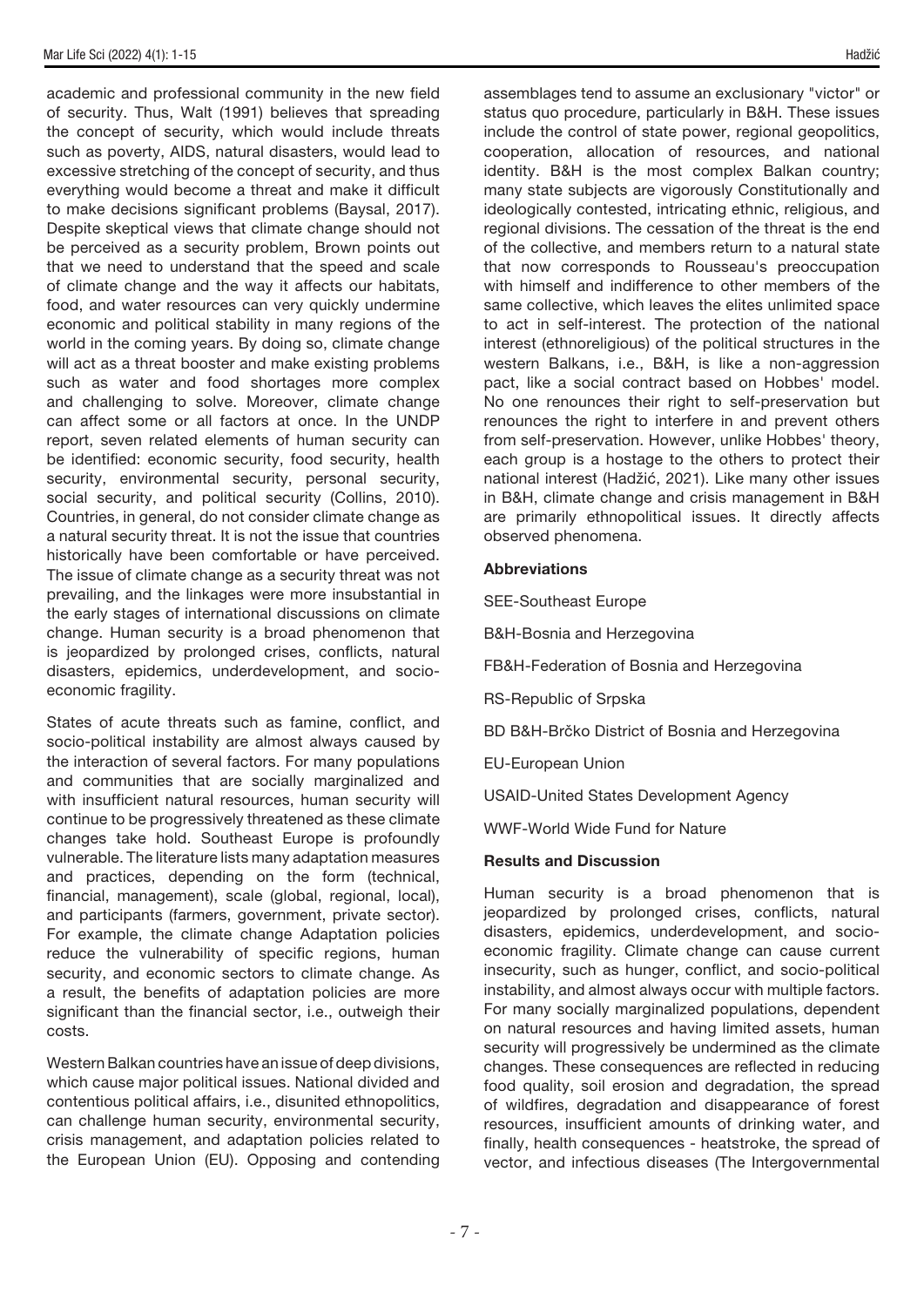Panel on Climate Change IPCC, 2021).

In addition to the direct consequences climate change has caused, they also bring challenges to control infectious diseases. By problematizing climate scenarios, changes can be expected in the prevalence and increase in the frequency of vector-borne infectious diseases (malaria, dengue fever, West Nile virus) and the spread of waterborne infectious diseases (cholera and diarrhea). In addition to the most apparent effects of health problems and the emergence of infectious diseases, climate change also directly affects the economic sector. Climate change is slowing economic growth by causing changes in ecosystems and resource availability. It further affects economic growth through supplydemand relations, then in terms of damage or increased investment in infrastructure, and finally, reduces the possibility of creating new jobs. All of the above harms the economy and the economy of the country and directly harms human security. The agricultural sector is directly affected by weather conditions, and if those conditions are unfavorable, it will negatively affect crops, which is further reflected in reduced yields and further in reduced export capacities. A report created by the United States Development Agency (USAID) from 2017, which refers to climate risks, predicts that reducing temperature and precipitation will affect the cereal crops that dominate B&H agriculture. Maize production could fall by as much as 58 percent due to reduced rainfall and higher temperatures during the summer. The increase in temperature has already led to increased fungal diseases and pests that reduce crop production. (USAID, 2017). Food security also builds on agricultural production and is evident in how they are linked: from shortening the production season, lack of irrigation water, loss of fertile soil due to desertification or floods, to problems in supply chains. (Advisory Committee on the Microbiological Safety of Food Annual Report, 2018) With the growth of humanity, the consumption of clean water is growing, and increasing amounts of wastewater polluted with various organic and inorganic substances are being created. Water is a highly endangered medium through pollution and pollution. All human activities affect water ecosystems and can endanger freshwater resources, i.e., the quantity and quality of drinking water. In order to actively protect water from pollution, it is necessary to manage water quality, i.e., to monitor water pollution and investigate, plan and eliminate the causes of water pollution.

Climate change threatens human security because it disrupts housing, livelihoods, threatens culture and individuality, increases migration that people would rather avoid, and can undermine the ability of the state apparatus to provide the conditions necessary for human security. The circumstances that served to open the perceptions of both state institutions and the entire

public and show what problems we will face soon were the catastrophic floods in the Western Balkans and B&H in 2014. Floods in the Western Balkans and B&H can occur throughout the year and peak in the spring when high precipitation and melting snow from the mountains. Complete list of hydrometeorological hazards in B&H and identified risks are Heavy rainfall, hail, High snow and snowdrifts, and Drought. Identified Landslides hazards in B&H are Landslide Suljakovići-Maglaj, Landslide Mala Broda-Zenica, Landslide Bogatići-Trnovo, Landslide Čemerno-Gacko, Landslide Lopare, and Landslide Zvornik. Besides Croatia, there is a risk of fires in B&H: in the karst area near the settlement, in the karst area in the uninhabited area, in the sub-Mediterranean area, of endangered - protected tree species (Monika), High protective forest fires values, in seed stands, nurseries, and seed trees, in areas exposed to solid erosions, in natural forests on large surfaces, Fires in high forests, in coppice forests, on bare forest land, Fires on meadowspastures, arable land, (Agricultural fires land), Fires in cultures, Forest fires in the border area, Fires in private forests (Vijece Ministara B&H, 2011). The 2014 floods damaged flood protection infrastructure (mostly embankments). Moreover, it failed to prevent floods due to underground erosion beneath their foundations. The consequences of the floods, except in the most affected municipalities and cities, were felt throughout the country. From the harmful impact on the environment, health, and human lives, through the enormous economic consequences, all citizens have experienced adverse effects. Floods take special care and place when assessing the vulnerability of each country. The leading causes of floods are undoubtedly long and intense periods of precipitation, and in the spring, they can be caused by the sudden melting of snow, while indirectly they can be the result of earthquakes, bursting dams on reservoirs, and similar hazardous situations of other nature. Changes in the precipitation regime certainly create the conditions for their occurrence. According to the latest analysis, intense precipitation is more frequent with large amounts of water sediment. For example, in a B&H city, Banja Luka, on August 29, 2009, 102 l/m2 of rain fell in half an hour), increased precipitation in a series of three or more days, related mainly to the Genoa cyclones in the autumn rainy season, which torrential streams cannot receive and cause floods. (Vijece Minstara B&H, 2011)

B&H is a sovereign state with a decentralized political and administrative structure within the constitutional construction. B&H consists of 142 municipalities, of which 79 are in the Federation of Bosnia and Herzegovina (FB&H) and 63 in the Republika Srpska (RS) entities. The management of the B&H health care system is decentralized to the level of the two entities and the Brčko District. At the same time, the health of the B&H citizens is endangered by the consequences of the war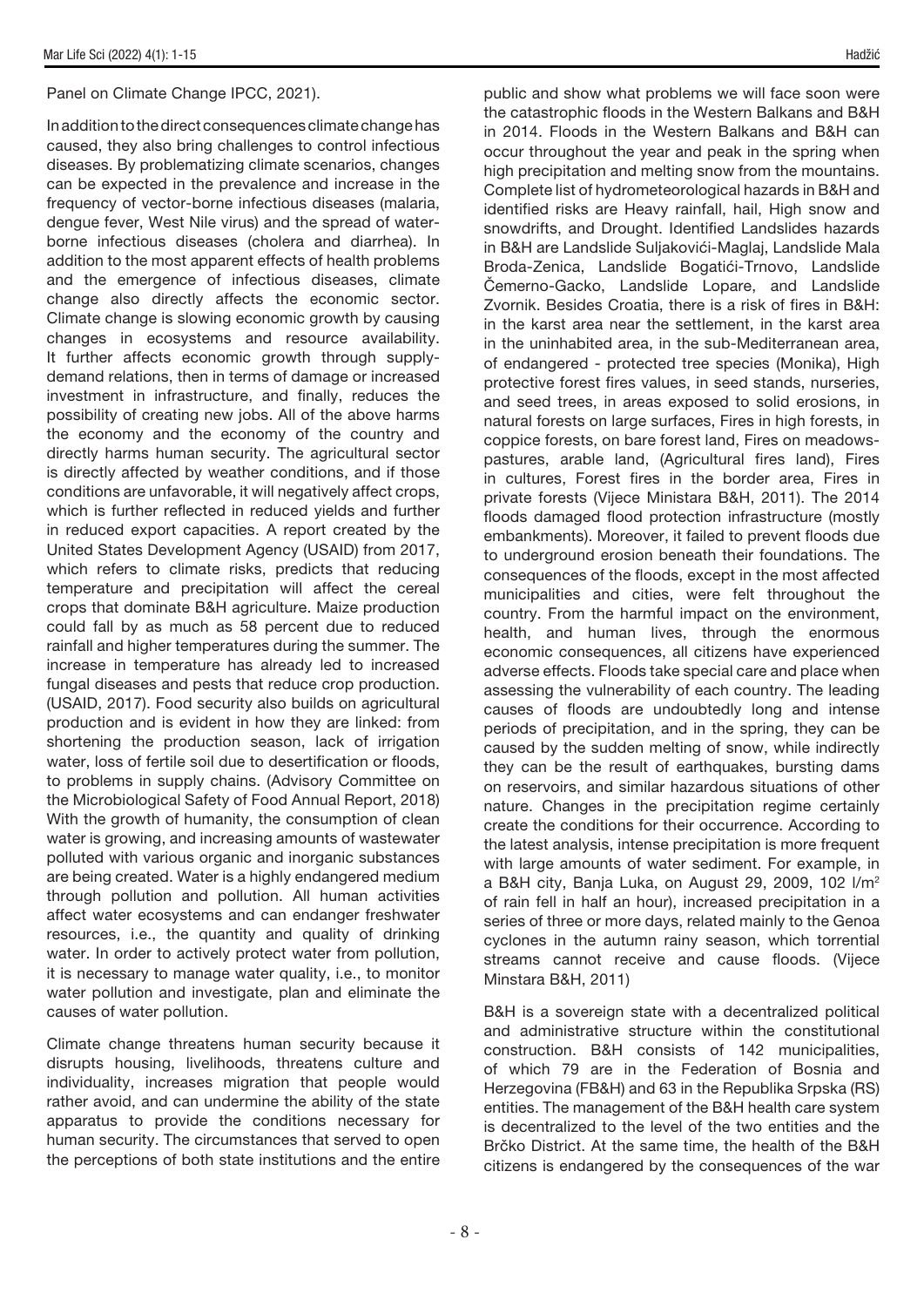and by socio-economic circumstances, unemployment, migration, large numbers of displaced persons, lack of health insurance, and unhealthy lifestyles. In addition, road accidents, physical disabilities, and mental illness are major public health problems. (Vijece Ministara B&H, 2011) All Western Balkan countries have significant issues with corruption. Although B&H as a state has long been taken over by corruption, it has been for an extended period classified amongst captive states according to Transparency International. All Western Balkan countries have significant issues with corruption. Although B&H as a state has long been taken over by corruption, it has been for an extended period classified amongst captive states according to Transparency International. "B&H is one of the countries in which corruption is rapidly worsening, its citizens exposed to life-threatening conditions" (Transparency International B&H, 2021).

The state as a whole has shown unwillingness and lack of resources to deal with the emergency (Centri Civilnih Incijativa, 2014). Without the help of the international community, civic solidarity, and humanity, it is questionable whether the state would guarantee the security of its citizens. Nature showed in May 2014 that it does not recognize any administrative boundaries, and rivers have mercilessly overflowed in both the Republika Srpska (RS) and the Federation of B&H (FB&H). The B&H citizens did not regard which side of the entity border to flee to save lives and material goods. Citizens turned to each other when it was most needed, and in those moments, all administrative boundaries, national tensions, was erased. For example, only in B&H was it easier to declare three states of emergency, in the Republika Srpska (RS), in the Federation of B&H (FB&H), and the Brcko District (BD B&H), instead of the so-called coordination team at the Ministry of Security submitted a request for a state of emergency at the state level. We cannot escape the impression that specific centers of power also saw a danger of the potential possibility of strengthening the power of the state and state institutions and weakening the entity ones. According to the Framework Law on Protection and Rescue of People and Material Goods from Natural and Other Disasters in B&H, the B&H Council of Ministers was formed by the Coordination Body of Bosnia and Herzegovina, consisting of representatives of:

- 1. B&H Council of Ministers (nine members),
- 2. Republika Srpska Government (five members),

3. Government of the Federation of Bosnia and Herzegovina - (five members), and

4. The Government of the Brčko District - (two members)

No coherent value system would impose itself as general for the collective members and be subject to preservation through legislation. The cessation of the threat is the end of the collective, and members return to a natural state that now corresponds to Rousseau's preoccupation with himself and indifference to other members of the same collective, which leaves the elites unlimited space to act in self-interest. The protection of the vital national (ethnoreligious) interest of the political structures in the western Balkans, i.e., B&H, is like a non-aggression pact, like a social contract based on Hobbes' model. No one renounces their right to selfpreservation but renounces the right to interfere in and prevent others from self-preservation. However, unlike Hobbes' theory, each group is a hostage to the others to protect their national interest (Hadžić, 2021). It directly affects observed phenomena. The fact is that the floods and landslides in B&H in 2014 took many human lives. In addition, the financial damage is estimated at almost 4 billion KM (Bosnian convertible mark). The data reflect the final assessment of the damage suffered by domestic institutions and experts of the international community. However, the political elites of entities could not agree on a "national grief day." Therefore, the state of B&H as a whole did not signify during the crisis. For example, the Council of Ministers, the government of B&H, held an extraordinary session only six days after the floods began. The Council did not declare a state of emergency at the level of B&H. However, political reasons and inter/ethnic hybrid wars can not form the basis for the lack of coordination and integrated approach to crisis management and human security. As a result, the study "Floods in B&H - Natural disasters and institutional inefficiency" stated, "we express-open fears that B&H could face the aforementioned worse scenario and a much slower economic recovery (Centri Civilnih Inicijativa, 2014).

For the whole region, the duration of droughts, the frequency of floods from torrents, and the intensity of soil erosion over the next century are expected to increase. In addition, an increase in the frequency of hail, storms, thunderstorms, and maximum wind speeds is expected, which can pose a threat to all forms of human activity and certainly to agriculture (Custovic et al., 2015). Without the help of the international community, civic solidarity, and humanity, it is questionable whether the state would guarantee the security of its citizens. So what do human security and climate change have to do with each other? Human security is achieved when individuals and communities have the solutions necessary to end, diminish or adapt to threats to their human, social, and healthy environmental rights; or when they have the capacity and freedom to practice potential responses to threats and to participate in acquiring the necessary knowledge to do so actively (GECHS, 2013).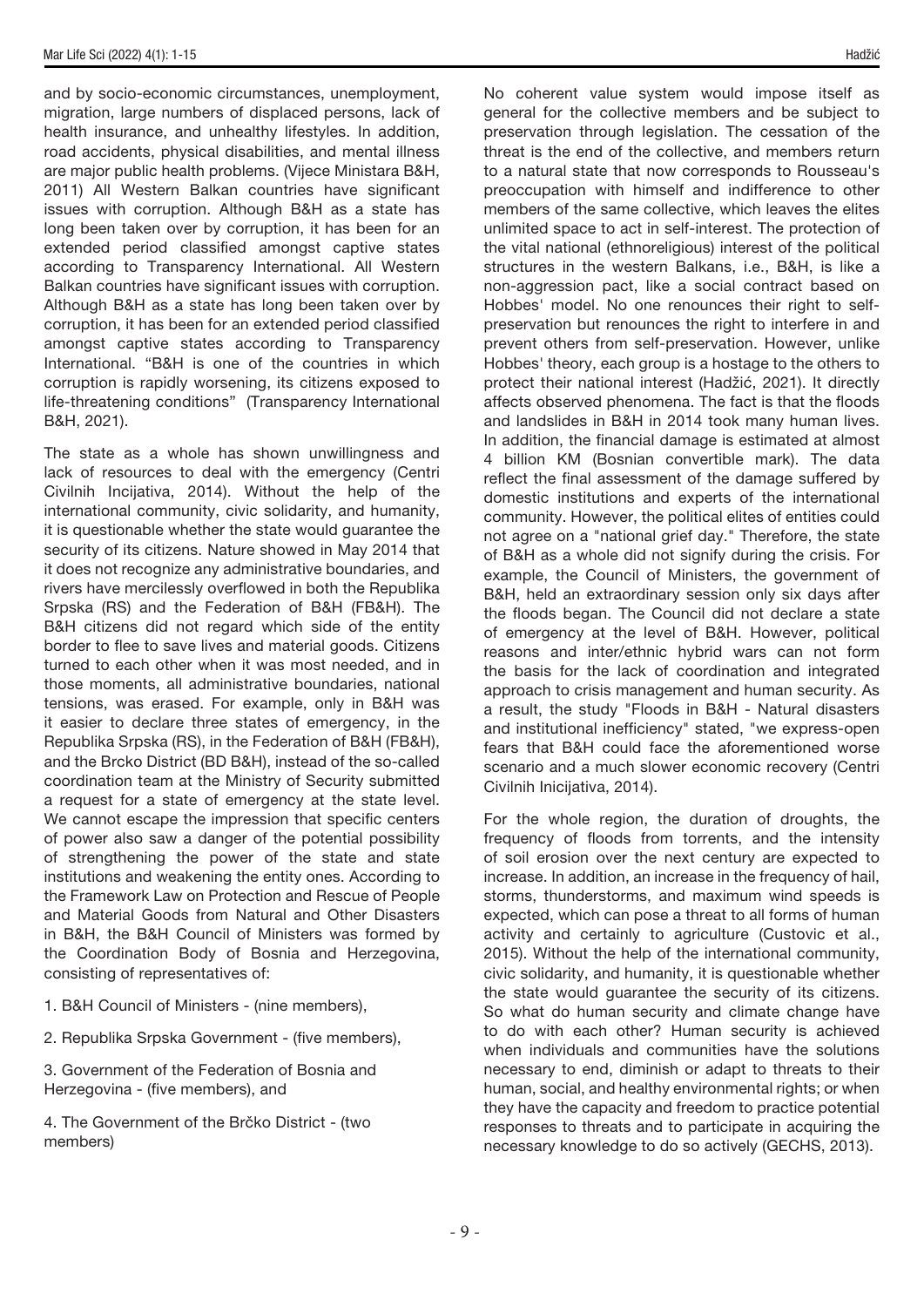Globally, the Intergovernmental Panel on Climate Change addressed security for the first time in a 2015 report, including them in the human security subsection. The report states that climate change will increase the forced migration of people due to a lack of natural resources and extreme weather conditions, both in rural and urban regions and especially in developing countries. Climate change can indirectly increase the risk of armed conflict, civil wars, and intergroup violence by exacerbating poverty and causing economic shocks (McKim, 2015). It is evident that B&H citizens, having in mind the experiences from the past, do not have sufficient capacity to face the consequences successfully. The National Council prepared vulnerability assessments for the hydrology and water resources, forestry, agriculture, and health sectors and confirmed that these sectors were affected by the changed climatic conditions. However, nowhere is it explicitly stated that climate change harms human security, nor is there a strategy to address these adverse effects. In addition to drowning, the indirect danger during floods is the potential contamination of surface and groundwater and surrounding lands with hazardous substances and wastewater. Human health is generally very dependent on weather conditions, but the diseases that are expected to have the most pronounced impact on climate change are:

•asthma, respiratory allergies, and diseases of the respiratory system;

- •malignant diseases;
- •vascular diseases;

•diet and foodborne illness, heat stress-dependent illness and mortality;

•mental health disorders and stress-induced disorders, neurological disorders, vector-borne diseases, and zoonoses;

•water-borne diseases (Aberle et al., 2012).

Gabriel Schwaderer from the EuroNatur Foundation reminded that his organization, together with River Watch, launched a campaign to preserve the "blue heart" of Europe six years ago, as they described the rivers that exist in the Balkan part of the European continent and have mainly been spared on the hydroelectric power plant. The hydro-morphological potential of the area from Slovenia and Greece is estimated at 35 thousand kilometers in large rivers alone. Schwaderer estimates that about 1,500 kilometers of these rivers have been "attacked" by various projects in the past six to seven years, but most of the river's treasures are still intact, so there is a chance that it will be preserved if it is preserved it reacts decisively (Schwaderer, 2018). The only question is to what extent certain circles in the Western Balkans are aware of risks. Because they are on the best path to sacrifice this wealth-in the name of "clean and renewable energy" and harmonization with EU standards, it is planned to build about 3,000 new dams on Balkan rivers, and in Serbia alone, 856 sites have been identified hydropower plants up to 10 MW. If we examine the context of the Balkan river, a mix of traditional networks within corruption activities has been created. Building a large or small dam takes a lot of concrete and construction work. It usually involves the construction of access roads, tunnels, water mains. It is an expensive job where it is hard to keep track of actual costs. Albania is one of the examples where most concessions for hydropower were issued in the election year. Hydropower plants are given a gift to someone who supported them during the election campaign. It is like giving millions in money. As a result, small-capacity hydropower plants are springing up in the region without order, and river ecosystems are dying, causing artificial floods and endangering human health due to impaired natural groundwater filtration. Hydro-lobbies are well connected with politics, so it was in Tito's Yugoslavia. It already traditionally includes investors, hydro companies, turbine companies, large banks, construction companies (Eichelmann, 2019).

In the global framework, it is to be expected that the probability of occurrence of the most extreme events changes significantly, which can affect performance banks and insurance companies. Furthermore, the manufacturing sector and industry are also exposed, mainly through the spillover effect from those most vulnerable sectors. Adjustment produces positive effects on the economy but also employment. It specifically contributes to the preservation of existing jobs by maintaining the viability and resilience of existing companies. Furthermore, many measures will conveniences require significant investment, which, in turn, can stimulate demand for labor (European Trade Union Confederation, 2020).

A report created by the United States Development Agency (USAID) from 2017, which refers to climate risks, predicts that reducing temperature and precipitation will affect the cereal crops that dominate B&H agriculture. (USAID, 2017) If we use the EH5OM 2 global model, the temperature in B&H increased from 0.7 to 1.6°C between 1 and 2°C along the south coast and between 2 and 3° C in the interior. The highest increases will occur in the summer in the internal areas (Aberle et al., 2012). When we consider precipitation, the result will be a drier climate during the summer (June-August). Precipitation is expected to decrease by 50-100 mm (up to 10%). Seasonally, the most significant effects are expected in the fall, with the level of precipitation falling significantly by up to 25%. Changes in the precipitation regime will also be reflected in the time of occurrence, frequency, and intensity of extreme events-high waters and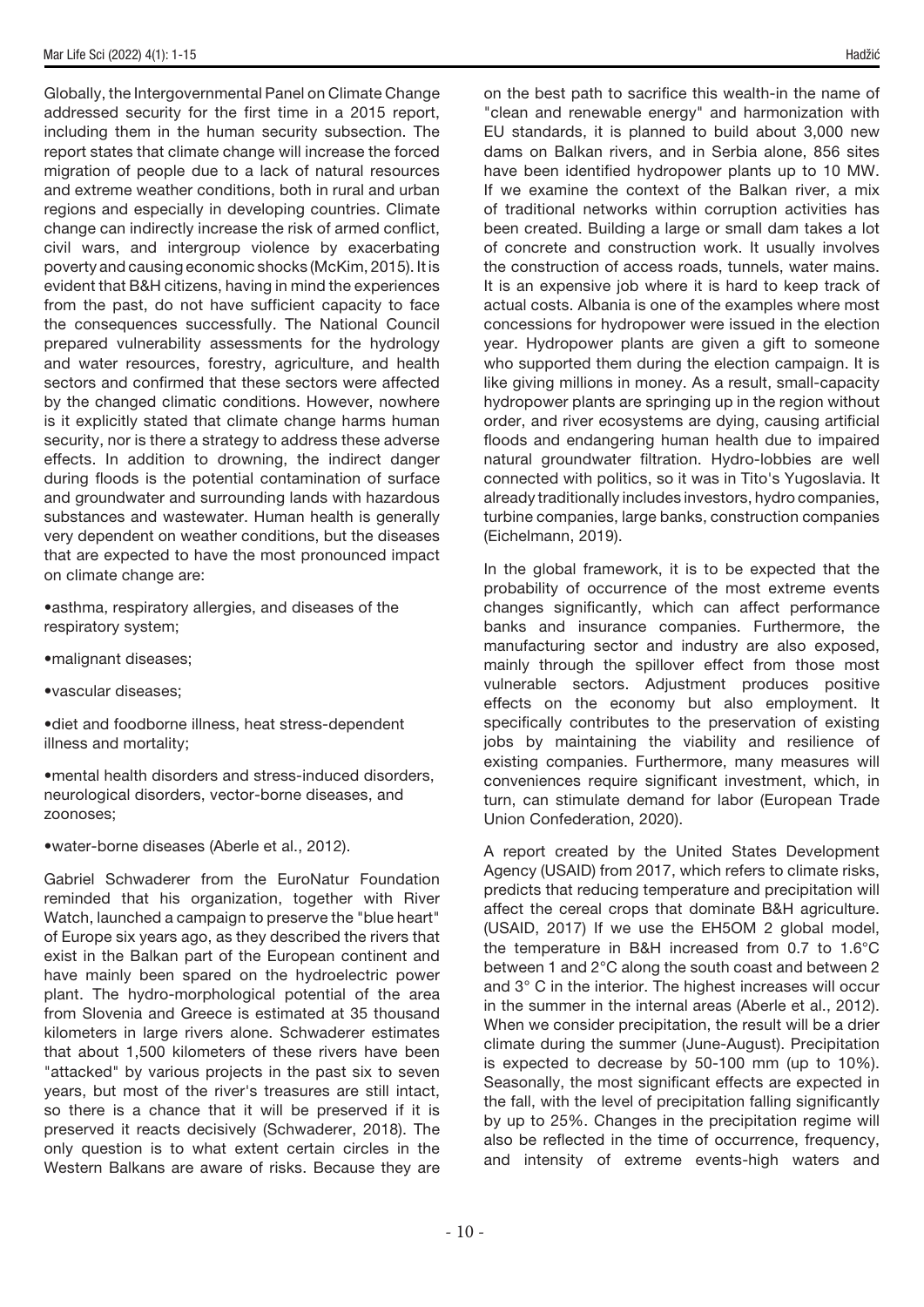droughts. It means increased evapotranspiration and more pronounced extreme minima in the watercourse regime (Custovic et al., 2015).

On the other hand, more frequent precipitation of highly high intensity will cause sudden swelling, often in the form of floods. All this will lead to an even more pronounced intra-annual unevenness of water runoff in B&H. Thus, on the one hand, the availability of water resources will generally decrease in the growing season when water needs are most remarkable, and on the other hand, the risk of floods will be more pronounced. Therefore, B&H is very vulnerable to climate change because it is susceptible to these threats and will be significantly more exposed because the economic role of climatesensitive sectors, such as agriculture and forestry, has a significant secondary impact. According to the World Wide Fund for Nature (2012) report, in the whole of Serbia in the last 50 years, the average annual temperature has been up to 0.04°C per year. In some areas in the east and southeast of the country, a negative trend of -0.05°C per year. The most considerable increase in temperature is in the autumn. (World Wide Fund of Nature WWF, 2012) B&H has various relief, forest, and water resources and numerous species that inhabit them. It is estimated that there will be significant changes in grasslands, coastal habitats, and forest ecosystems in response to changes in the amount and seasonal distribution of precipitation. In addition, as climate zones change, some species will adjust their geographical range, while others will not keep up with climate change and will decline (Institut za Gradevinarstvo, 2021). In the last 130 years, from 2001 to 2019, at least one record was recorded per month. The consequences are becoming more visible. Climate norms in B&H are changing with increasingly visible consequences. Agriculture is particularly affected (Krajinovic, 2019). Increasingly frequent droughts and floods have caused significant damage in the agricultural sector, from which it is not easy to recover. Prolongation of the vegetation period due to the increase of winter and early spring temperatures leads to a greater possibility of developing diseases and pests. Plant pathogens, pests, and weeds are significant segments affected by future climate change. Climate change will require changes in technology, such as irrigation, and currently, he says, less than one percent of agricultural land is irrigated. All this will increase the incidence of bacteria whose treatment can increase production costs, thus affecting energy efficiency and emissions of greenhouse gases. The impact on biodiversity, habitat reduction, and thus endangerment of plant species and communities is visible. The geomorphological structure of the terrain of B&H is very complex, and the relief as the primary modifier with vegetation determines the microclimatic conditions of each field or river valley. Heatwaves, droughts, intense rainfall, and stormy winds occur. In the last ten years, B&H has faced several special extreme

episodes that have caused enormous damage, including human casualties. The most significant was the drought in 2012 and the floods in 2014 (Krajinovic, 2019). Projected changes in precipitation volume and distribution (spatial and seasonal), combined with increases in temperature and evaporation rates, are likely to cause more extreme events (floods and droughts) and lead to a shortage of water available during the summer months, especially in the Mediterranean area and Herzegovina (the most challenging situation will be in the limestone karst areas). Approaches to adapting to climate change are currently limited due to a lack of reliable data, a situation that needs to be addressed urgently. Infrastructure improvements (flood protection and water storage infrastructure) are needed and mechanisms to better manage water supply and distribution (Radusin et al., 2013).

There is a positive trend of precipitation in most parts of the territory in Serbia, while there has been a decrease in Serbia's eastern and southeastern parts. Therefore, according to the A1B1 3 temperature rise scenario projections, relatively consistent growth is expected throughout the territory, with a somewhat more pronounced positive trend in the east along the Danube and in the southwest. It is similar to precipitation. A milder negative trend is expected in the north of the Vojvodina region and some southeastern and eastern areas. In addition to the impact on the economy, changes in biodiversity are expected (Rankovic et al., 2016). Forests, one of the primary natural resources in Serbia, cover over 32 percent of the territory and are expected to change their composition, structure, and distribution in response to changes in temperature and precipitation. Elevated temperatures combined with more frequent and intense droughts can also increase the risk of forest fires. It directly affects a safe and healthy environment, thus jeopardizing another dimension of human security (Rankovic et al., 2016). All these effects of climate change on health security, economic, food security, and a healthy environment compromise the security of the individual because they are often deprived of some of them. If more than one individual is affected, we cannot talk about community security. Finally, if the states cannot ensure that their individuals live in a healthy environment, have access to resources, a secure supply of food, their economic needs are met, and adequate health care is provided, then indeed the political security of these individuals is threatened. Warnings of extremely high temperatures have become commonplace in Serbia. The process of climate change, or better said, global warming, was initiated by excessive emissions of greenhouse gases, which are increasing and bringing terrible consequences to the atmosphere, oceans, sea ice, continental land, ice, and snow. Warm climate zones are expanding towards the poles and in height. In our latitudes, the temperature rises 1.5 degrees in thirty years, the total annual rainfall is almost unchanged, with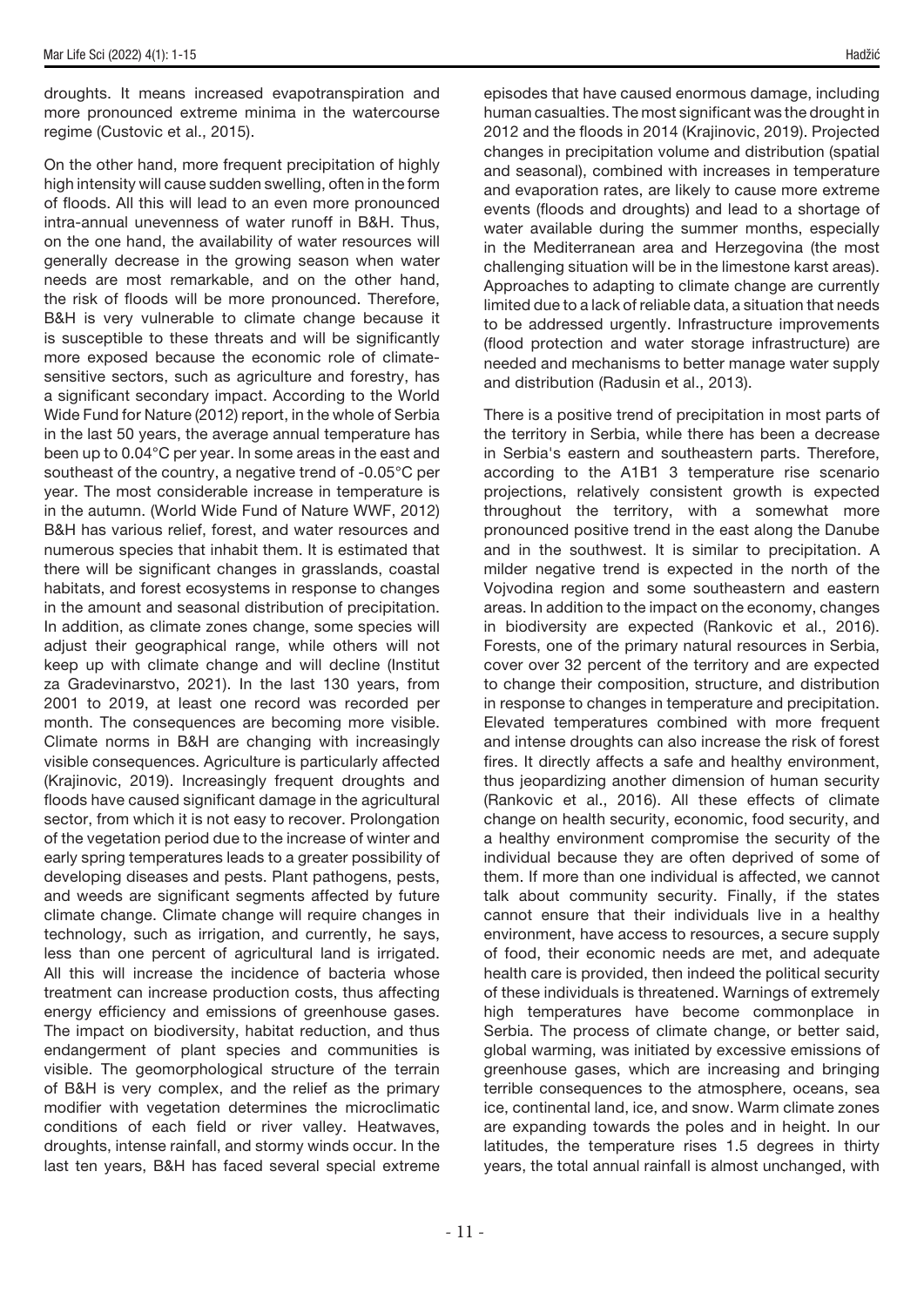the number of rainy days decreasing, and the intensity of precipitation during precipitation episodes increases, which is in line with the increase in temperature because warmer air receives more water vapor. Therefore, we should not be surprised by the floods in Germany or the Balkan region in May 2014. Heatwaves are becoming more numerous, more prolonged, and more intense, so that since 2000, there have been six significant droughts, and one of them in 2012 cost "Serbia's agriculture is two billion dollars (Jovanovic, 2019).

Extreme climatic events negatively affect Croatia's energy production, transmission, and distribution. Reductions in rainfall in the summer cause a lower contribution of hydropower plants with a simultaneous increase in electricity demand in the summer months. By reducing precipitation, a problem with the flow cooling system also arises in the thermal power plant, which harms production. Forest fires are natural disasters that are increasingly occurring due to climate change, leading to other natural disasters, such as drought, changes in soil properties, and changes in biodiversity. Croatian forestry is considered one of the most vulnerable sectors. It is potential the highest probability of shifting the phenological phases of forest trees, reducing the productivity of individual forest ecosystems, higher frequency of forest fires and prolongation of their season, and possible shifting the distribution of forest species and pests, including invasive species. The increased risk of forest fires in Croatia observed in June is significant as it indicates an earlier start to the Adriatic fire season. However, the analysis also shows areas with an increased risk of forest fires from the center to the northern Adriatic, especially in July and August. The increase in the risk of forest fires in the northern Adriatic is due to a significant increase in average air temperature and a significant decrease in precipitation in the summer months (Državnı hıdrometeorološkı zavod republıke Hrvatske, 2009). In case of an increase in the frequency and intensity of negative weather phenomena (ice breakers, windbreaks), more significant damage to forest ecosystems is expected. In the fisheries sector, climate change is putting additional pressure on the marine ecosystem that is already there under the influence of several anthropogenic factors, especially overfishing, habitat destruction, and pollution. The temperature of the Adriatic Sea is likely to rise by 1.6 to 2.4°C by 2070. The consequences are;

•the migration of fish into deeper waters and to the north,

•a more significant number of invasive species,

•a decrease in or extinction of domestic fish species, and

•a change in the choice of species for breeding (SAFU, 2017).

The temperature of the Mediterranean Sea is increasing by 20 percent faster than the global average. As a result, its level is predicted to increase by more than one meter by 2100. Like no other sea, the Adriatic Sea is not an isolated system, so all the pressures acting on the Mediterranean to a greater or lesser extent appear in the Adriatic. Since this is a shallow and semi-closed sea, the risk of severe and lasting consequences of climate change in synergy with intensive human activities such as tourism or fishing has increased, not to mention the exploitation of oil and gas. The high temperatures and extreme weather events are changing the seabed, and that the disappearance of Posidonia, coral, and periscopes would have a tragic impact on the marine ecosystem (Prvan, 2019).

Climate is one of the most critical factors in tourism development and affects tourism trends. Croatia's most significant tourist flows occur in the summer when the sea and the sun are the most crucial tourist products. An increasing number of tourists during an increased number of warm days increases the need for energy and water. In 2015, 94% of total tourist flowed occurred in coastal places. Significant changes in climate elements that will affect tourist trends refer to increased temperature, solar radiation, and a decrease in precipitation, resulting in reduced water availability. Due to climate change, the northern areas of Europe could become more attractive for holidays during the summer months, and the Mediterranean and thus Croatia could become more attractive for the rest of the year (SAFU, 2017). Common vulnerabilities in the health sector are associated with extreme weather events conditions for chronic noncommunicable diseases and mortality, changes in the epidemiology of communicable diseases, and impacts climate change on air quality, water and food safety contaminant levels in the environment (Rossati, 2017). It poses a challenge due to the complex interactions of environmental and other health impacts and insufficient health-economic valorization of the impact of climate change on health.

Historically, in Yugoslavia socialism, the idea of linking economics and ecology in socialism was a misunderstanding. In the "workers' desire" to build a new society and raise the standard of living, environmental reasoning was marginalized and hazardous in competition with many labor heroes. In an ideologized society, high party and state bodies obstruct the development of society or the revolution. In such conditions, post-Yugoslav invested all its energy in accelerated industrialization and zealously fulfilled parties, and states tasks did not pay much attention to the environment. Inadequate focus on the environment at the highest levels of political decision-making, lack of environmental expertise the right and limited level of public awareness of the negative impact of environmental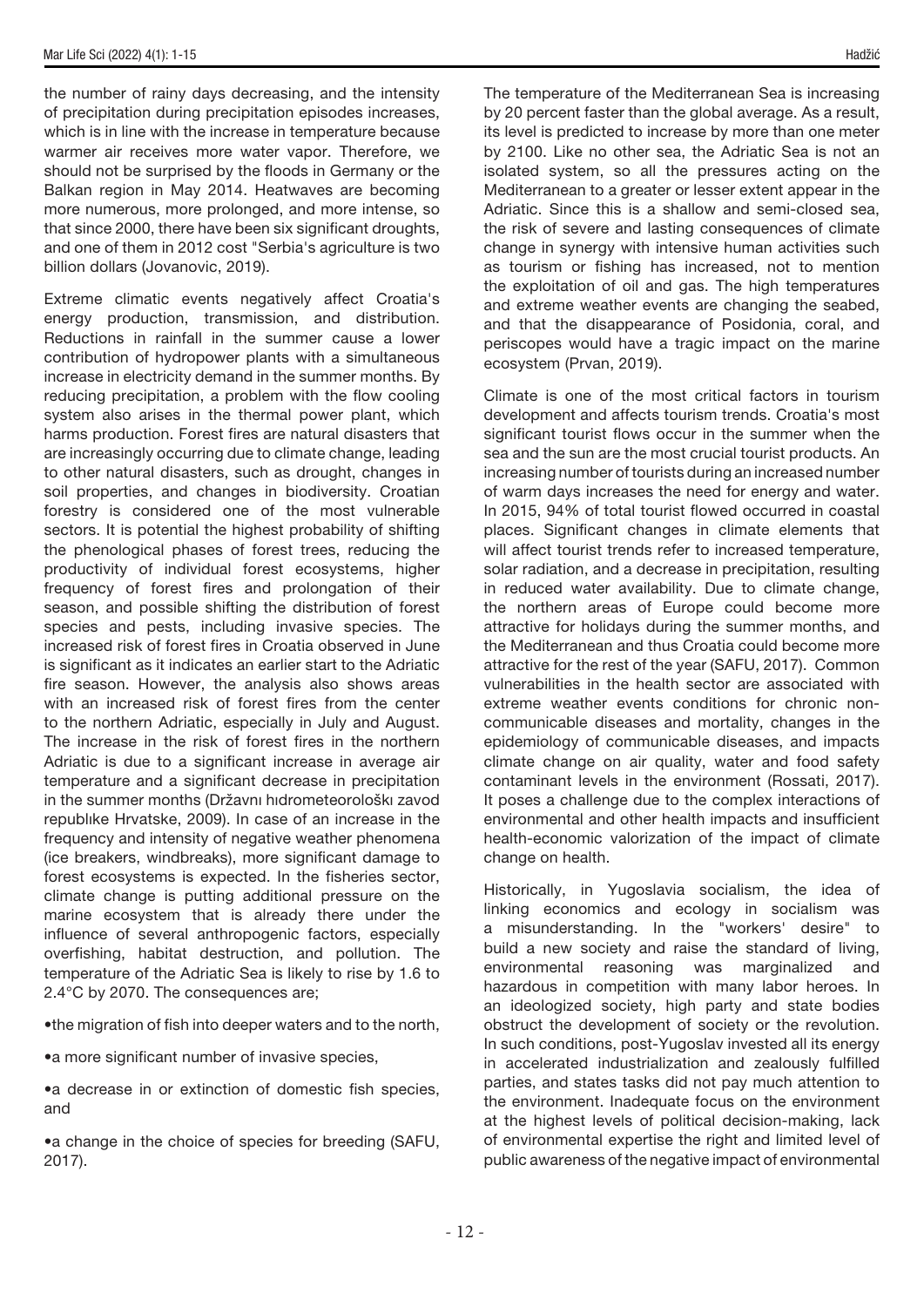degradation together represent an obstacle to positive change in this sphere (Iordanidi, 2021).

The literature lists many adaptation measures and practices, depending on the form (technical, financial, management), scale (global, regional, local), and participants (farmers, government, private sector). In general, adaptation measures could be divided into seasonal changes and sowing time, the introduction of new varieties, hybrids, and breeds, water supply, and systems for irrigation, management of inputs such as fertilizers, agronomic measures, and modifications or changes to the breeding system. Also, many adaptation and mitigation measures have been developed for specific areas in the world. They are collectively called best practices and are recommended for certain environmental or social conditions in different parts of the world. These measures require significant financial investment, while others require information, awareness-raising, and capacity building to address new practices. Southeast Europe's (SEE) priority in mitigation should strengthen institutional and professional capacities for developing and implementing climate policy, monitoring greenhouse gas emissions, and planning, implementation, monitoring, reporting, and verification of climate change mitigation measures. Awareness of climate change issues and the need for adaptation measures in public and among stakeholders is limited (Radusin et al., 2013). As a result, there is a need for greater involvement of civil society and more vigorous advocacy activities. All of this requires active communication to increase the importance of climate change issues. There is a need for global and regional cooperation on environmental security and security in general. A review of security risks at the national levels and their successful implementation in the entire legislation is needed. Each Western Balkan country must have a ministry to deal with the environment, and the ministries of defense and security must take environmental security as its reference object to which it would be could guide future capacity and capability development (Zizic, 2016).

### **Conclusion**

There is no longer any doubt that the consequences of climate change increase affect human security. For these reasons, climate change and risk management bodies must adapt to climate change. Will shortly additional measures need to be taken to protect themselves health and security of citizens, and policymakers will need to anticipate changes in advance to protect employment in those sectors most at risk. State parties will have an essential role in building more resilient societies, whether through new collective agreements or recommendations for relevant policy measures.

A comprehensive analysis of climate change in the

Western Balkans has identified human health, security, and quality of life as highly vulnerable to natural disasters and weather changes. Therefore, Western Balkans should jointly support sectoral interventions to implement climate resilience measures to increase social, security, and material protection. The agricultural sector, forestry, water management, free-flowing rivers, and Adriatic sea tourism are the ones that will suffer the most significant consequences. As Western Balkans is the region facing a real threat posed by climate change, it is necessary to more actively promote the concepts of environmental protection, conservation of resources, and the use of renewable energy sources. From Slovenia to Greece, the construction of more than three thousand new hydropower plants is planned, and the implementation of these projects has catastrophic consequences for the environment. Recent plans for exploiting all rivers are a critical factor of environmental and human insecurity, eradicating the European "blue heart," not correlated to the environment or hydroenergy but systemic corruption. However, unfortunately, it has not been correlated to the environment or energy but systemic corruption and private interest. In order to avoid a destructive future scenario, it is essential to follow the provisions of the Paris Agreement on Climate Mitigation, to gradually introduce climate-neutral green economies by mid-2050. Furthermore, preserving and improving the biosphere, rivers, seas, forests, and meadows is crucial for the region. It is required to build the necessary capacity, determining a general policy course for low-emission development resilient to climate change. Climate change in the Western Balkans contains social and economic consequences. It is necessary to take responsibility for all kinds of modern threats, at all levels, without traditional justifications. A man is an inalienable part of their environment, and these two categories must exist in harmony and respect with each other.

The capacity-building process, combined with the implementation of climate change mitigation measures, will steer Western Balkans on the right path to meeting the conditions for EU membership in terms of legal transposition/harmonization of legislation, administrative capacity, and policy implementation. At the institutional level, it is necessary to promote the concept of human security policies through laws and other acts or to incorporate it into existing ones; identify the most vulnerable sectors; make risk and vulnerability assessments, and action plans that will more actively oppose climate change. In addition, it is critical to integrate specific policies and projects into strategies, identify existing adaptation opportunities to mitigate climate change, and ensure international support.

The paper exposes institutional and political shortcomings in addressing the problems of climate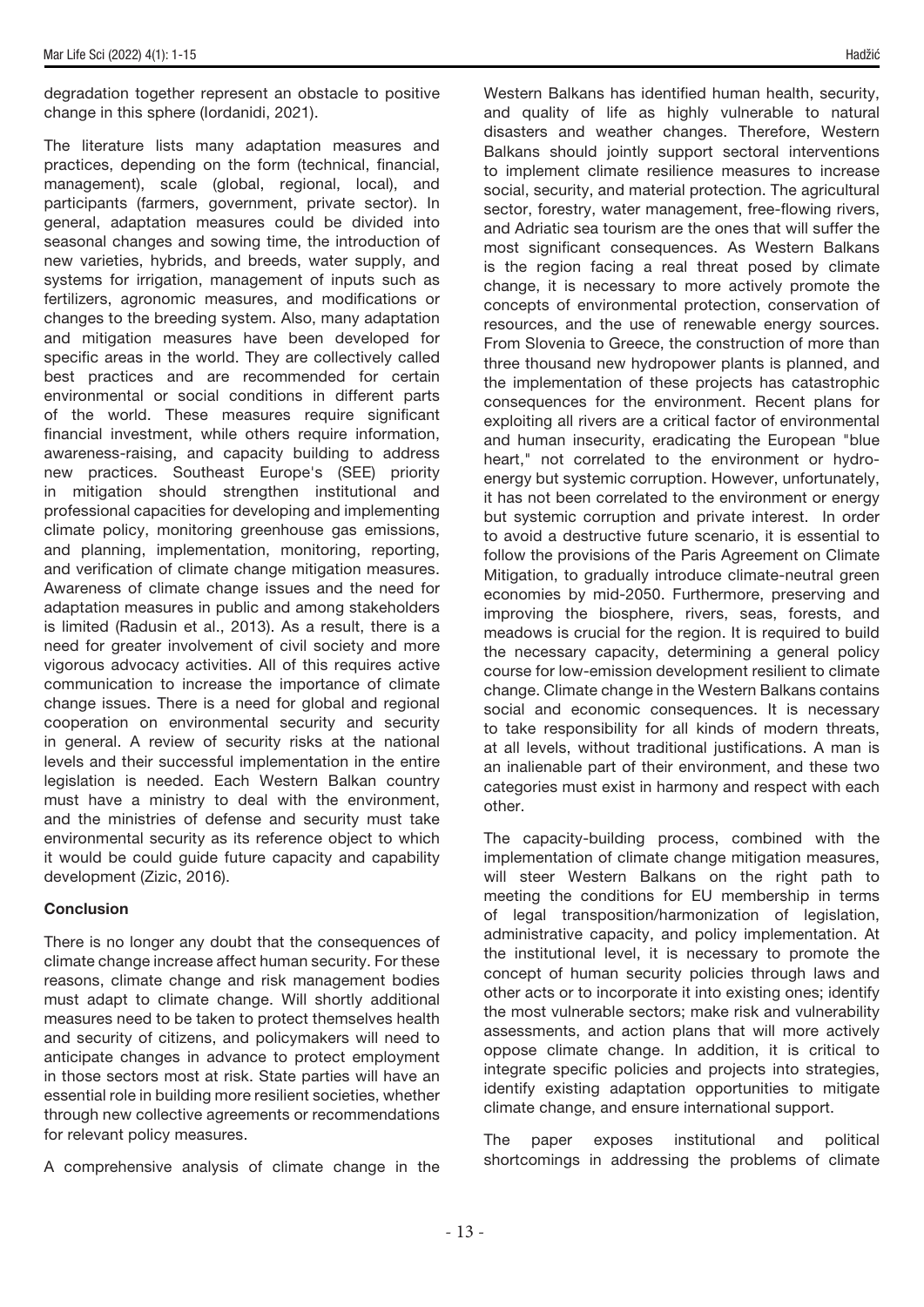change in B&H and that the growing risk of climate risks must be adequately communicated. Through Western Balkans countries' joint action and a systemic approach, it is possible to limit the consequences and work on capacity building and create a more resilient community capable of protecting its citizens by implementing human security conceptualization policies. Therefore, activities for repairing existing damages and vigorous action toward preventing new floods, for which there are no guarantees that they will not be repeated soon, must be realized in parallel. Unfortunately, this is not the case in B&H. Action plans are needed to build more modern defense systems to prevent further floods in the Western Balkans. It is a priority, but the authorities should co-ordinate to revise existing and develop new strategies and programs. Given the efficiency shown during the 2014 floods, B&H ethnopolitical authorities' actions, and the complex state structure of government, there is a high degree of ethnopolitical manipulation and inefficiency. Besides, the lack of climate change awareness and other issues characteristic of the Western Balkans question the consequences that the Balkans could face a worse scenario than massive floods from 2014 in the future.

#### COMPLIANCE WITH ETHICAL STANDARDS

#### Conflict of Interest

The author declare that there is no conflict of interest.

#### Ethical Approval

For this type of study, formal consent is not required.

### **References**

- Aberle, N., Kljajic, B., Blekic, M., Bardak, D., Gudelj, A., Cancarevic, G., Karvazi, M., & Vuckovic, M. (2012). ISAAC II: Prevalencije alergijskih bolesti i predisponirajući čimbenici za astmu dječje dobi na području Brodsko-posavske županije. [ISAAC II: Prevalence of allergic diseases and predisposing factors for childhood asthma in Brod-Posavina County], Zagreb, Hrvatsko društvo za alergolgiju i kliničku imunologiju. Retrieved on November 17, 2021 from <https://www.bib.irb.hr/459784>
- Advisory Committee on the Microbiological Safety of Food Annual Report, (2018). Retrieved on November 17, 2021 from [https://acmsf.food.gov.uk/sites/default/files/](https://acmsf.food.gov.uk/sites/default/files/acmsf_annrep_2018.pdf) [acmsf\\_annrep\\_2018.pdf](https://acmsf.food.gov.uk/sites/default/files/acmsf_annrep_2018.pdf)
- Baysal, B. (2017). Climate change and security: different perceptions, different approaches. *Uluslararası İlişkiler Dergisi,* 14(54): 21-44.
- Brown, W., Pfeiffer, K., Mclver, K., Dowda, M., Addy, C. & Pate, R. (2009). Social and environmental factors associated with preschoolers nonsedentary physical activity. *Child Development,* 80(1): 45-58. <https://doi.org/10.1111/j.1467-8624.2008.01245.x>
- Collins, A. (2010). Savremene sigurnosne studije [Modern security studies], Zagreb: Politička kultura
- Centri Civilnih Inicijativa, (2014). Poplave u BiH Elementarne nepogode i/ili institucionalna neefikasnost [Floods in BiH Natural disasters and / or institutional inefficiency] (Tuzla, Centri civilnih inicijativa) Retrieved on November 17, 2021 from [http://www.cci.ba/dokumenti/Analiza\\_B5.pdf](http://www.cci.ba/dokumenti/Analiza_B5.pdf)
- Custovic, H. & Bishal, M. (2015). Adaptacija na klimatske promjene u sektoru poljoprivrede : vrijeme je da djelujemo odmah, [Adapting to climate change in the agricultural sector: it is time to act now], Sarajevo : Poljoprivredno-prehrambeni fakultet.
- Državni hidrometeorološki zavod republike Hrvatske [State hydrometeorological institute of the republic of Croatia], (2009). Peto nacionalno izvješće Republike Hrvatske prema Okvirnoj konvenciji Ujedinjenih naroda o promjeni klime (UNFCCC) [Fifth National Report of the Republic of Croatia under the United Nations Framework Convention on Climate Change (UNFCCC)], Zagreb: DHMZ Retrieved on November 17, 2021 from https://klima.hr/razno/publikaciie/klimatske\_promiene.pdf
- Eichelmann, U. (2019). Deutsche Welle, Tko će prije uništiti rijeke Zapadnog Balkana? [Who will destroy the rivers of the Western Balkans first?]. Retrieved on November 17, 2021 from <https://www.dw.com/hr/tko-%C4%87e-prije-uni%C5%A1titi-rijeke-zapadnog-balkana/a-49757128>
- European Trade Union Confederation, (2020). Guide for trade unions adaptation to climate change and the world of work. Retrieved on November 17, 2021 from [https://](https://www.etuc.org/sites/default/files/publication/file/2020-09/ETUC-adaptation-climate-guide_HR.pdf) [www.etuc.org/sites/default/files/publication/file/2020-09/ETUC-adaptation-climate-guide\\_HR.pdf](https://www.etuc.org/sites/default/files/publication/file/2020-09/ETUC-adaptation-climate-guide_HR.pdf)
- FAO, (2021). The impact of disasters and crises 2021 on agriculture and food security, Food and Agriculture Organization of the United Nations, Retrieved on November 17, 2021 from<http://www.fao.org/3/cb3673en/cb3673en.pdf>
- Global Environmental Change and Human Security, GECHS project, (2013). Annual Review of Environment and Resources. Retrieved on November 17, 2021 from [https://](https://doi.org/10.1146/annurev-environ-032112-100655) [doi.org/10.1146/annurev-environ-032112-100655](https://doi.org/10.1146/annurev-environ-032112-100655)
- Hadžić, F. (2021). Agnosticism and Atheism as Amoralism and Anti-Ideological Sociopolitical Paradigm in the Balkans, Specifically in Bosnia and Herzegovina. *Occasional Papers on Religion in Eastern Europe, (OPREE)*, 41(2): 67-85.
- Institut za gradevinarstvo [Institute of Civil Engineering], (2021). Strateška procjena uticaja na okoliš Plana upravljanja vodama za vodno područje rijeke Save u Federaciji Bosne i Hercegovine 2022.-2027. [Strategic Environmental Assessment of the Water Management Plan for the Sava River Basin in the Federation of Bosnia and Herzegovina 2022-2027], Banja Luka, Institut za građevinarsvo.
- Iordanidi, D. (2021). OSCE Mission to Bosnia and Herzegovina, Sarajevo: OSCE, Retrieved on November 17, 2021 from [https://www.osce.org/files/f/documents/7/0/477370.](https://www.osce.org/files/f/documents/7/0/477370.pdf) [pdf](https://www.osce.org/files/f/documents/7/0/477370.pdf)
- Krajinovic, B. (2019). Al Jazeera, BiH u očekivanju katastrofa: Sve je na papiru za bolja vremena [BiH in anticipation of disasters: Everything is on paper for better times], Retrieved on November 17, 2021 from<https://balkans.aljazeera.net/teme/2019/9/29/bih-u-ocekivanju-katastrofa-sve-je-na-papiru-za-bolja-vremena>
- Legislative law on protection and rescue of humans and material goods from natural or other disasters in Bosnia and Herzegovina. Retrieved on November 17, 2021 from <http://msb.gov.ba/Zakoni/zakoni/default.aspx?id=1721&langTag=bs-B>
- Leaniz, C., Berkhuysen, A. & Belletti, B. (2019). Beware small dams, they can do damage, too. Nature, 570: 174 Retrieved on November 17, 2021 from [https://www.nature.](https://www.nature.com/articles/d41586-019-01826-y ) [com/articles/d41586-019-01826-y](https://www.nature.com/articles/d41586-019-01826-y )
- MKim, C. (2015). Wyoming Public Media, Governor Mead Responds to Paris Climate Agreement. Retrieved on November 17, 2021 from [https://www.wyomingpublicmedia](https://www.wyomingpublicmedia )